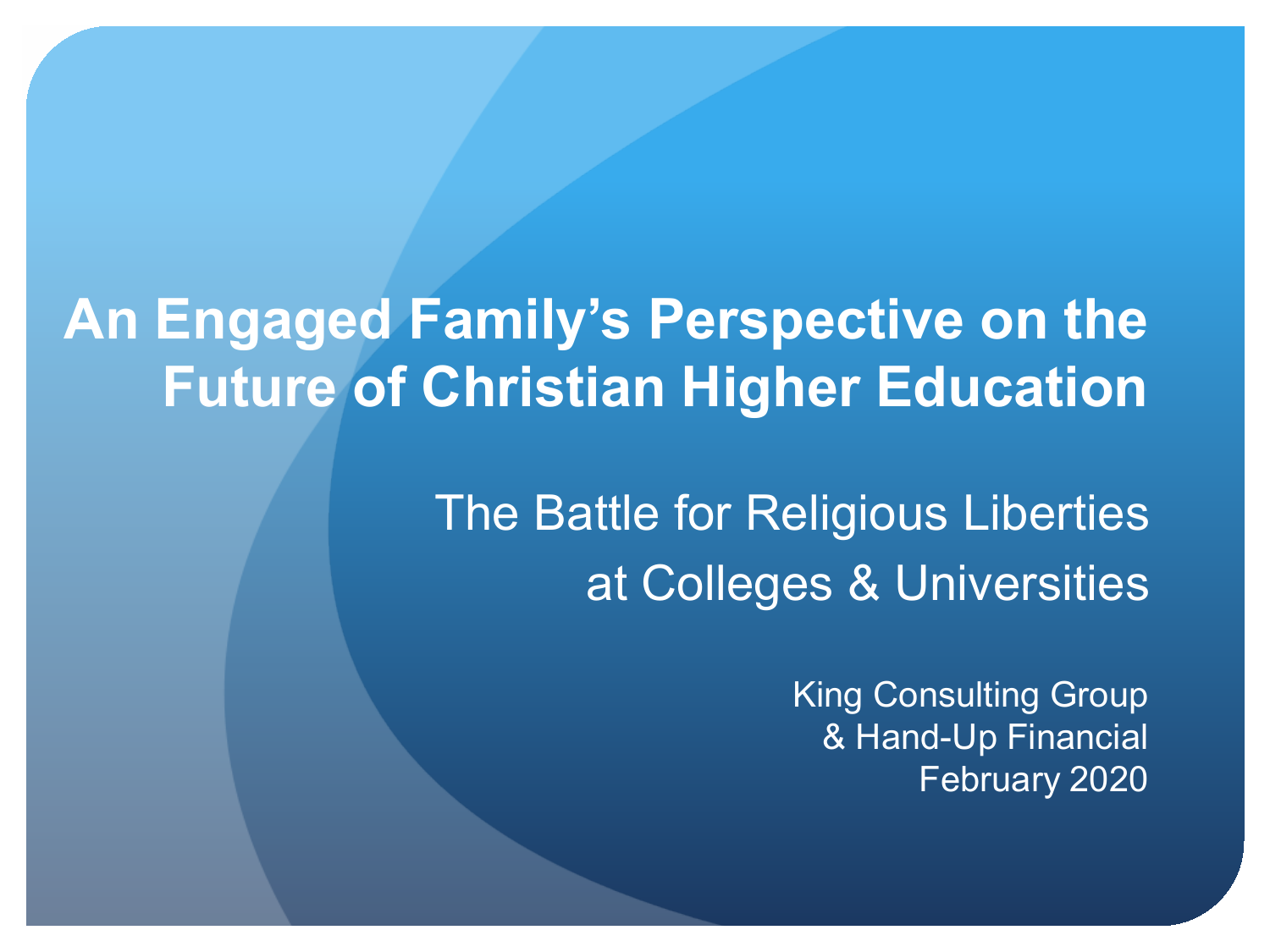# Workshop Summary

- Religious liberty has always been a focal point for faith-based educational institutions. However, in the last five years those risks have grown exponentially and are now invading the lives of current and future students.
- Today we will look at these risk and the future of Christian Higher Ed from three different perspectives:
	- **1. A Dad's Perspective** from the father of four daughters and the leader of the ABACC Financial Freedom Project
	- **2. Future Parents' and Students' Perspectives** Thoughts on the religious liberty topic with an 8-10 year or longer-term worldview
	- **3. A Community Solution -** Ways schools, family's and stakeholders can collectively act now to protect educational choice for coming generations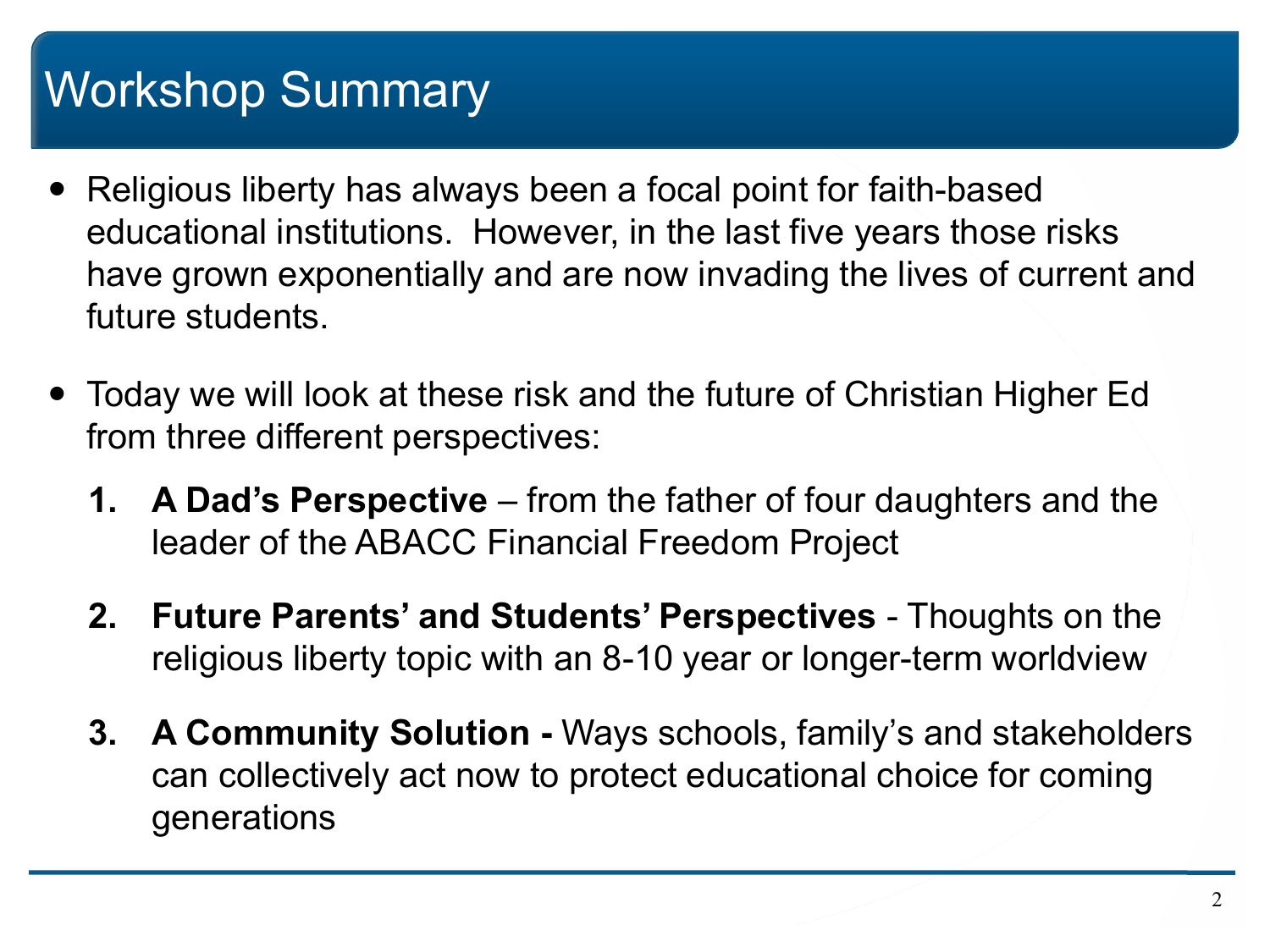# **A Dad's Perspective**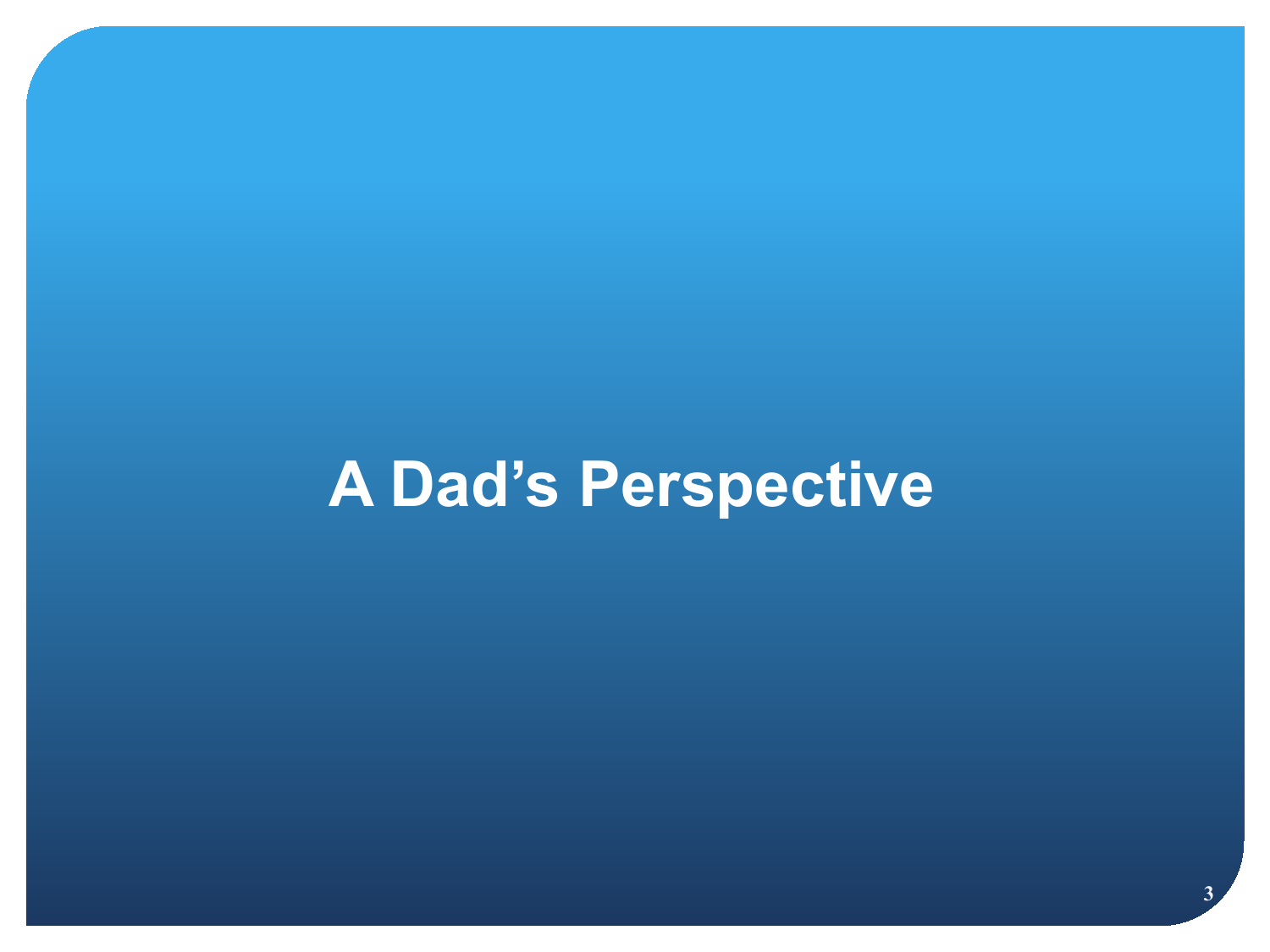## Separation of Church & State in Education

- Religion has had a major role in education in America even before there was a United States.
- The 1960's saw a major attack on religion in education, as groups like the ACLU, with the help of the judiciary, turned President Jefferson "wall of separation between Church on State" on its head.
- The 1965 Higher Education Act centralized education policy and more importantly funding, with the U.S. Dept. of Education (ED), setting the stage for an inevitable collision course between money and mission.
- Today most secular colleges and universities have become intolerant to the idea of civil discourse and the value of varying perspectives, especially as it relates to religious beliefs.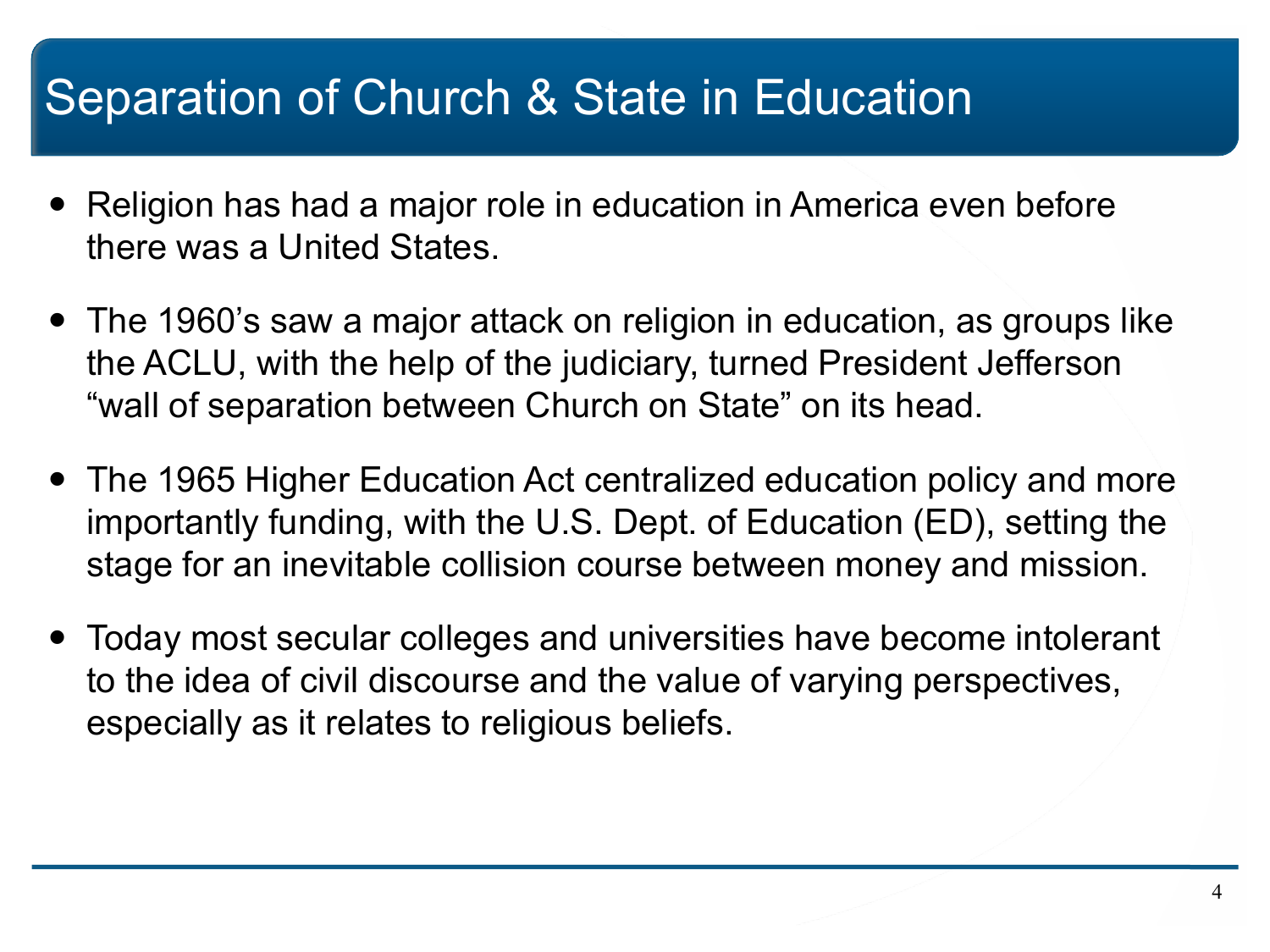## Landmark Battles Solidify ED's Supreme Role

- The 1970's and 80's brought the creation of most Federal Aid programs in existence today, as well as landmark cases to define whether religious institutions would have to submit to ED's authority.
- Grove City and Hillsdale had actions that were resolved by the U.S. Supreme Court, which ruled schools, not students were the primary beneficiaries of Federal Aid (and thus subject to ED's authority if they participated in Federal programs).
	- Hillsdale stopped accepting all Federal Aid in 1984.
	- Grove City stopped accepting Pell grants in 1984 and all other Aid in 1996.
- Only a few small colleges and universities followed in their footsteps.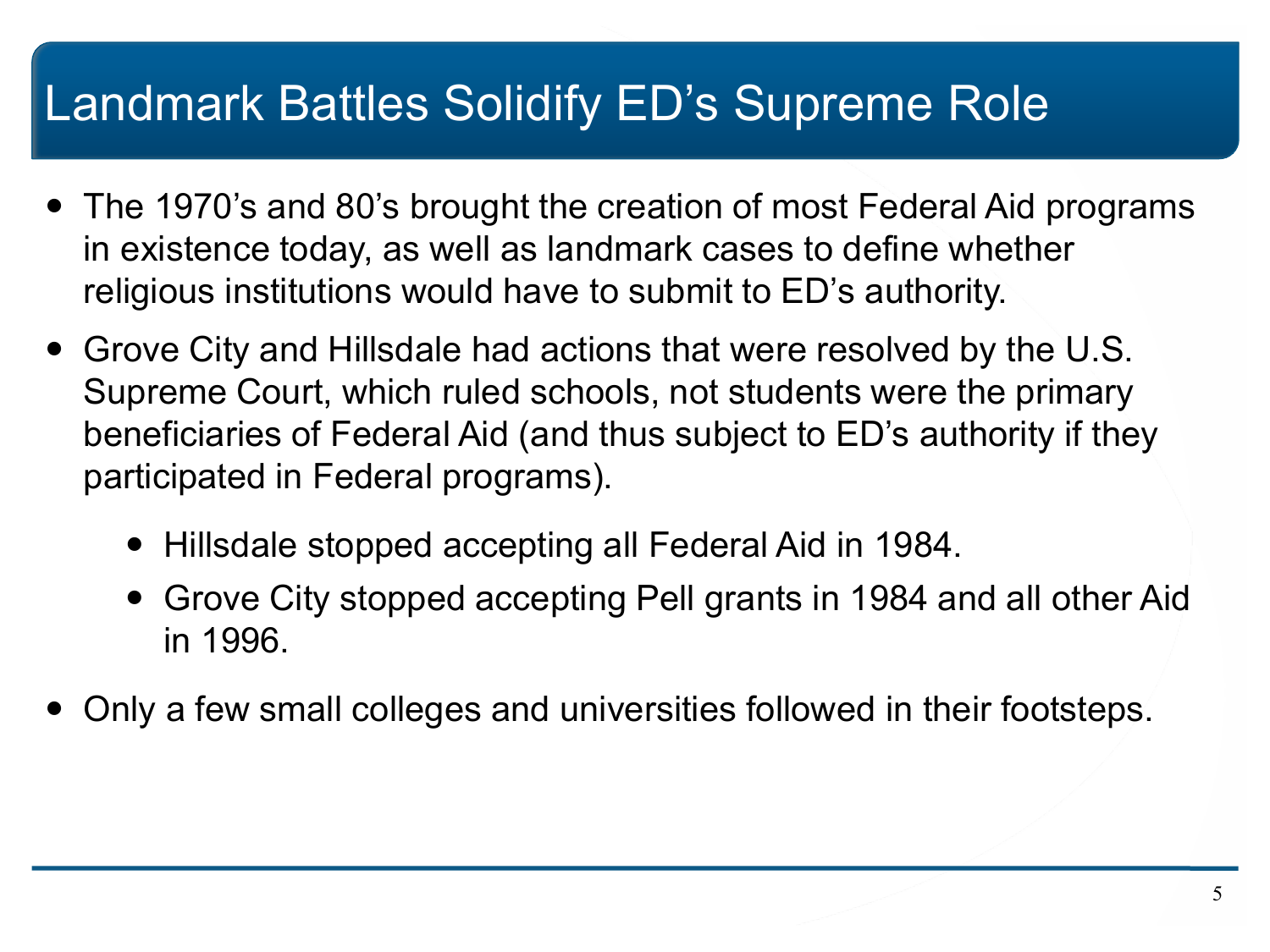# A "New" Branch of Government

- The next three decades saw the power of administrative law and federal bureaucracy (including ED) grow exponentially under a separate, but not equal branch (sometimes referred to as the 4<sup>th</sup> Branch).
- Administrative law leaves a substantial portion of faith-based school with no religious liberty protections at all.
- Administrative agencies have vast (Supreme Court affirmed) powers to create regulations, issue interpretive rulings, and oversee their own judicial proceedings.
- Recent examples of these broad powers over religious schools include:
	- 2016 clash between the ED/DOJ and many faith-based universities over the definition of gender and marriage
	- Reinterpretation of religious liberty exemptions from 2009 through 2016
	- CA and NY agencies attempting to take away state funding from schools utilizing birthsex to define gender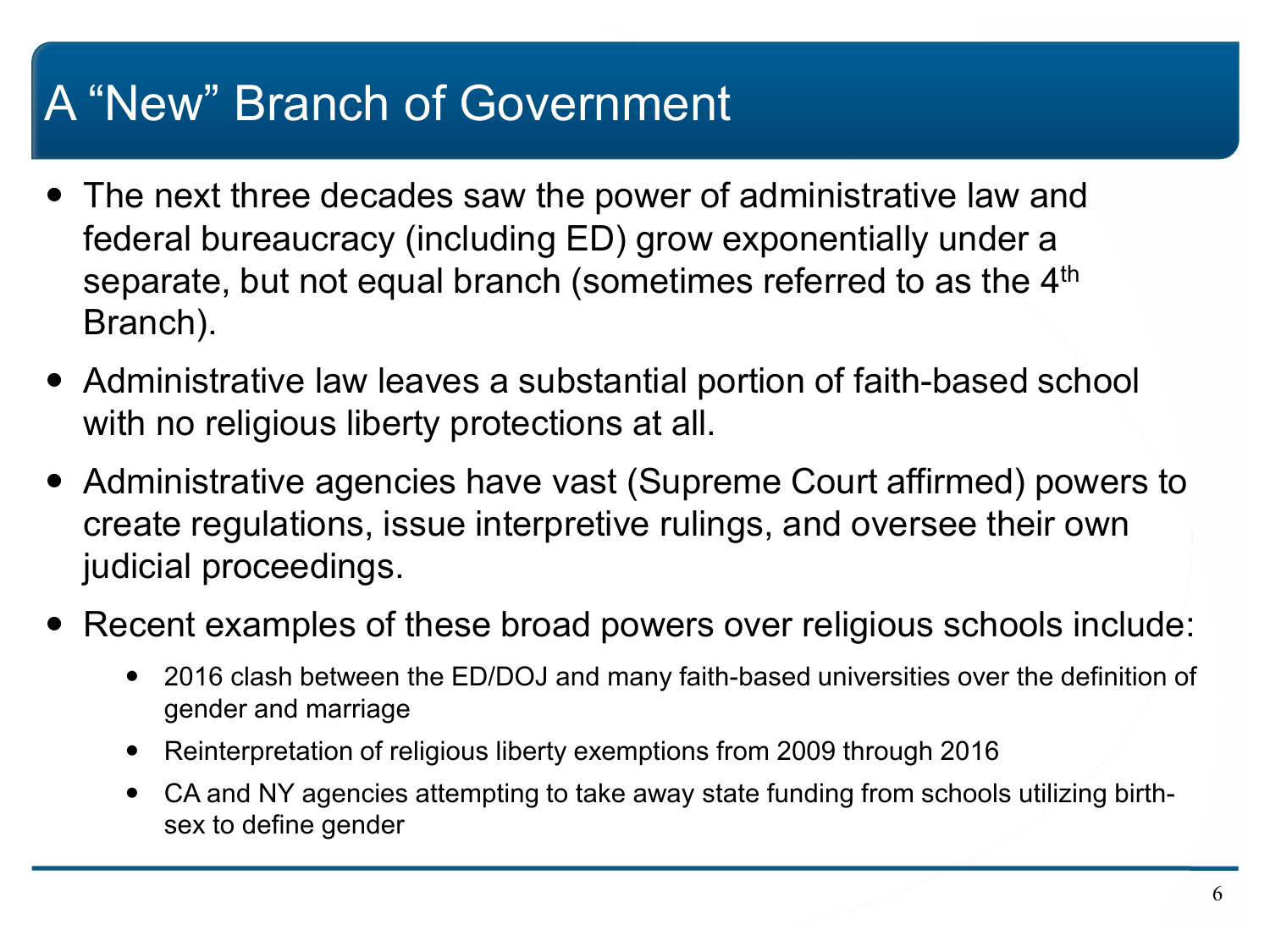# What's on the horizon for 2020 and Beyond

- Legislative Risks Such as the Equal Rights Amendment
- Judicial Risk already on the 2020 docket for the Supreme Court are many cases that could become relevant to this sector, including:
	- LGBT rights in the workplace
	- Whether Catholic schools can claim the "ministerial exception" in employment law disputes
	- A case from Montana over whether the tax authority can invalidate scholarship programs for religious schools
- Executive Branch Risk Many of the top presidential candidates have openly indicated that they would take a hard line against any religious organizations that don't fully embrace their progressive opinions on gender, marriage and sanctity of life.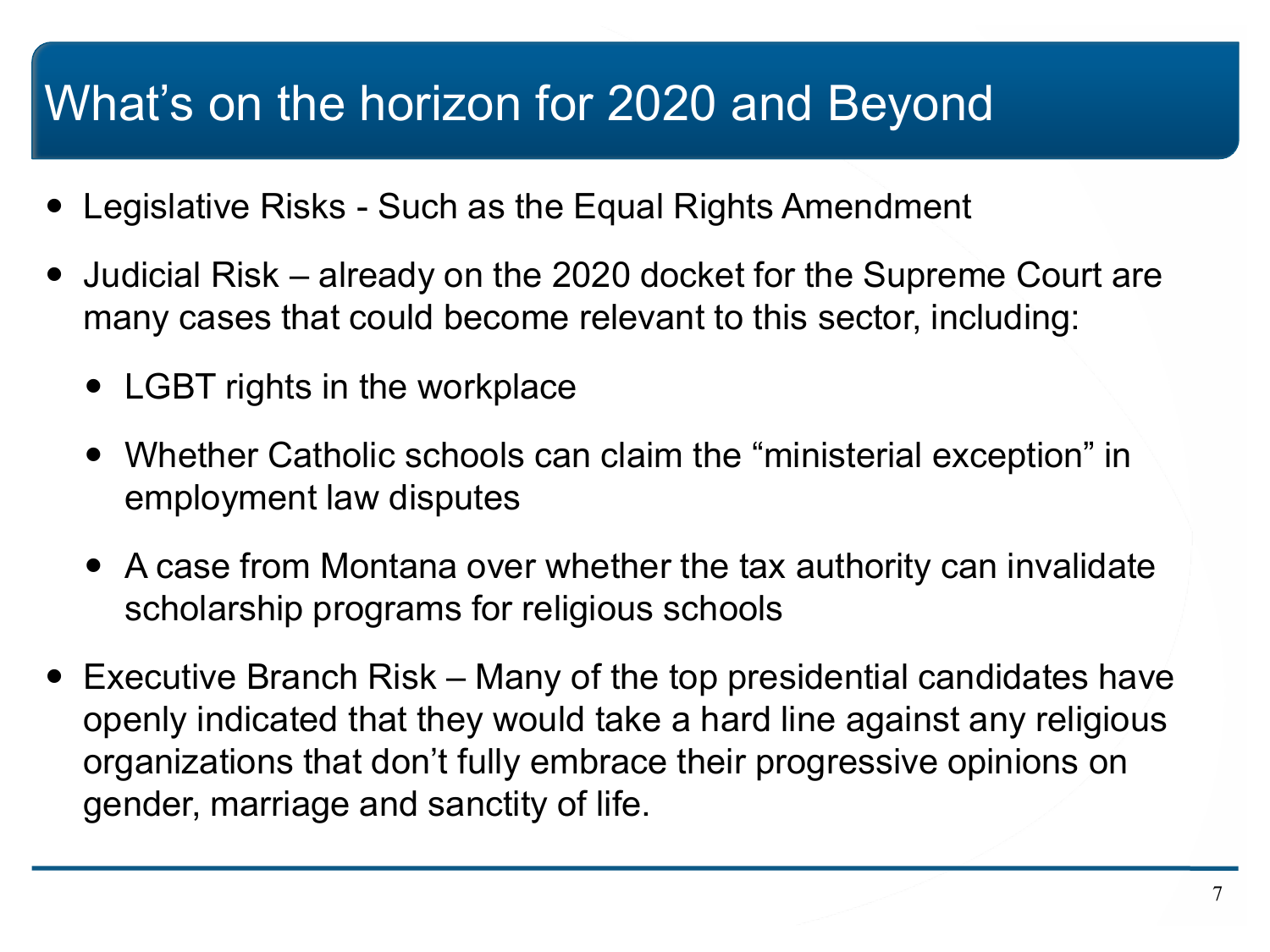# 2019 Future of Financial Aid Survey - Methodology

- As a follow up to some conversations had by many at the  $60<sup>th</sup>$  Annual ABACC Conference, Bruce Hoeker, Executive Director of ABACC asked if we could tailor an update to the 2016 Survey. With 2016 as a baseline, we desired to see several things:
	- How has the improved regulatory and legislative environments in the past few years affected member's anxiety levels and the types of discussions that were occurring?
	- What actions had been taken since the 2016 survey, as well as how those actions compared to the contemplated actions from the earlier survey?
	- What actions members intended to take in this next three-year season?
	- What kinds of resources members felt they needed in the coming months and years?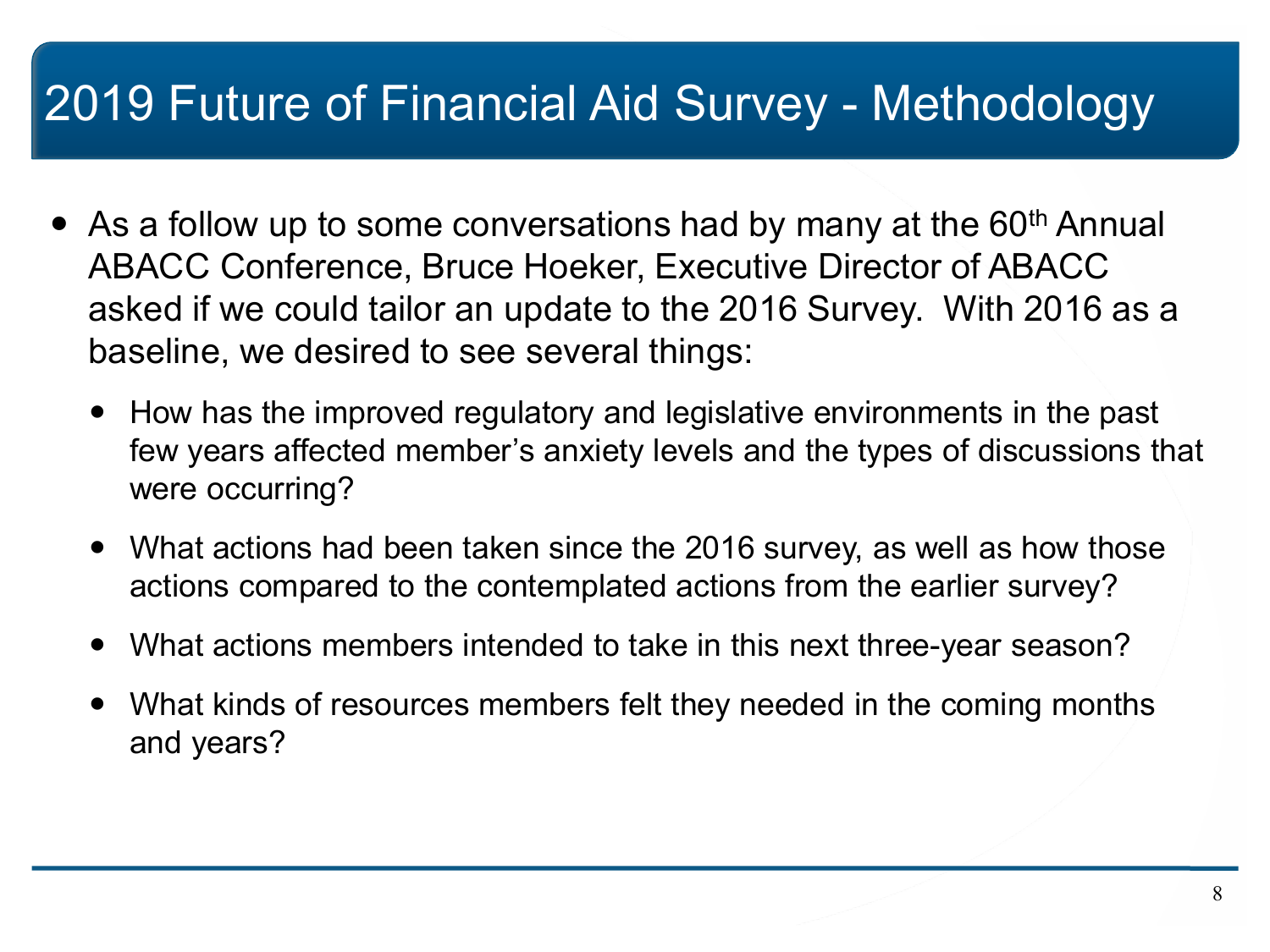# 2019 Future of Financial Aid Survey – Key Results

- Despite the recent improvement to religious liberty risk, levels of anxiety amongst ABACC members about the long-term risks to federal and state aid, and the potential need to find alternative solutions, remain very comparable from 2016 to 2019.
- Even with the level of anxiety still being high, the action steps taken in the last three years were limited, especially when compared to those anticipated in 2016.
- Four out of five respondents consider this topic to still be an important, high or strategic priority.
- A fairly broad array of action steps are contemplated over the coming years, which will require substantial collaboration from ABACC, members, Institutions, and partners in order to be achieved.
- Full survey results can be found in Appendix B.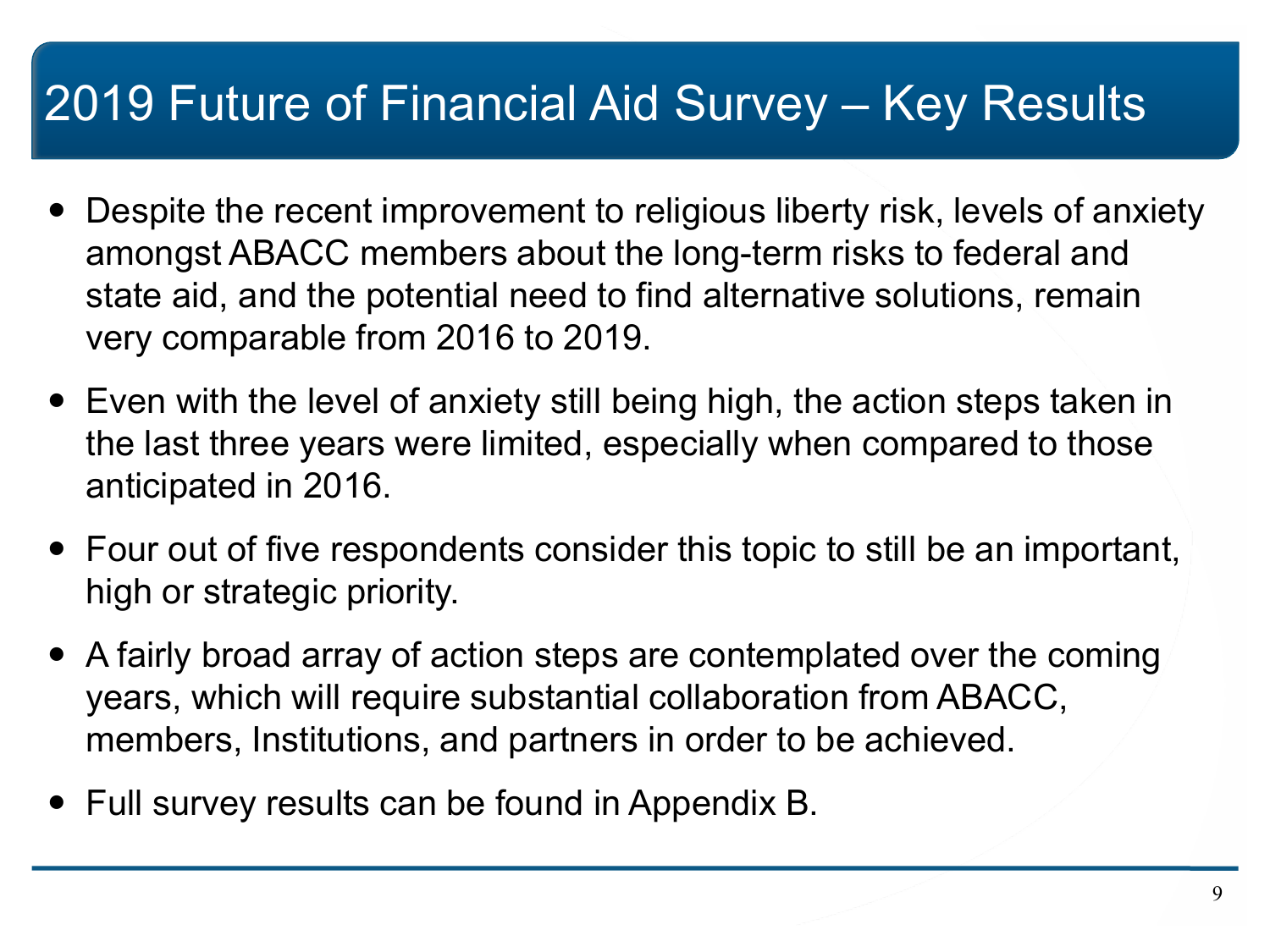# 2016-2019 Additional Themes Beyond Survey

- Cabinet and board members have wrestled with ways to address additional funding solutions and protections against religious liberty risks, but haven't been able to find a launch point that is feasible
- Schools would like to start with some small steps on the financial freedom pathway - that can help them diversify their funding sources today and provide protection for religious liberty risk in the future.
- Schools acknowledge that building and managing a compliant loan/ISA program could be a non-feasible distraction for their core mission of educating students
- Schools are looking for additional education financing solutions that will add immediate value to their students, including:
	- Increasing access
	- Reducing large out-of-pocket or in-school payment obligations
	- Increasing the amount of credit loads that can be taken per term (and thereby reducing the time to completion)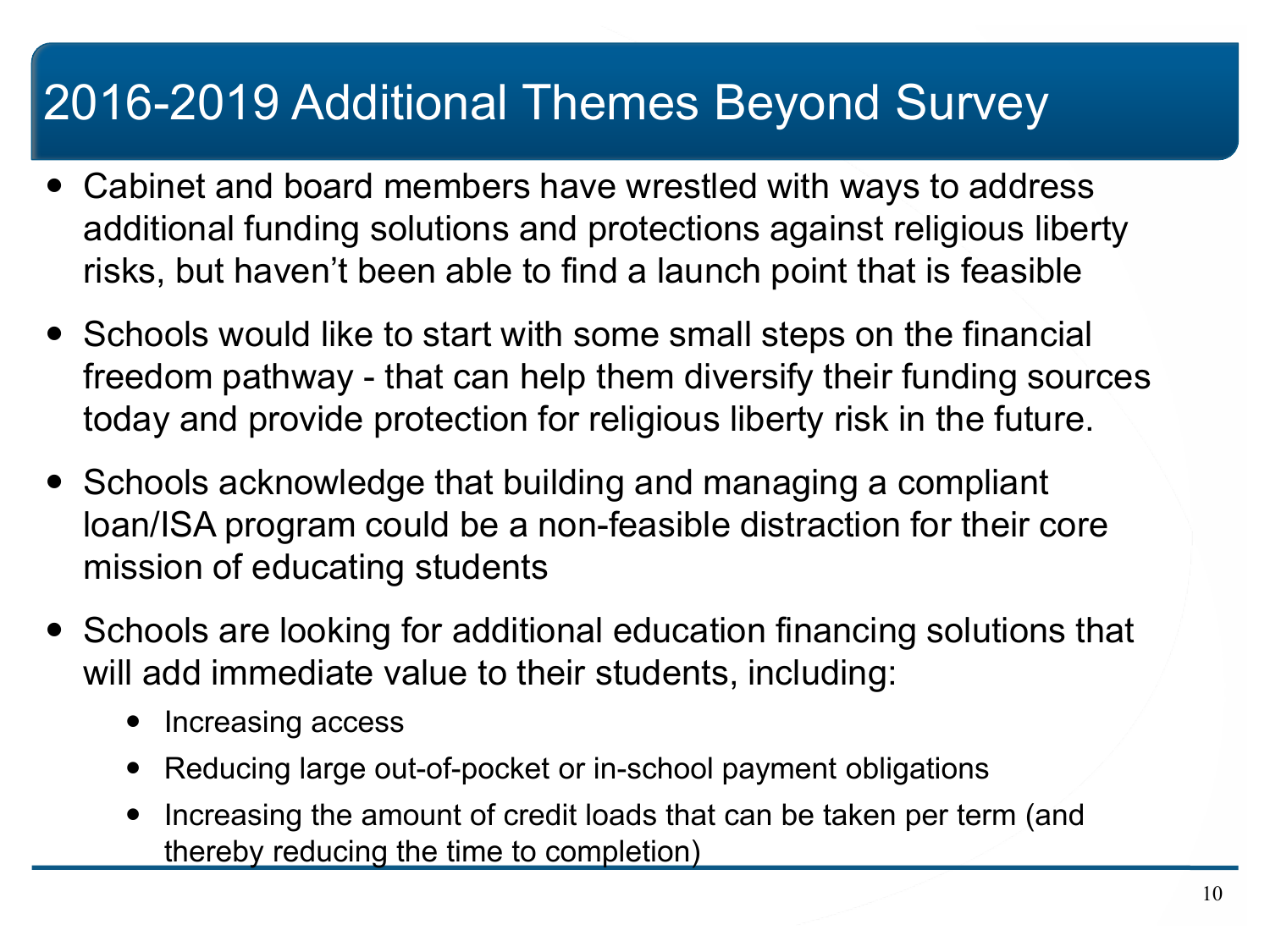# **Future Parents' and Students' Perspectives**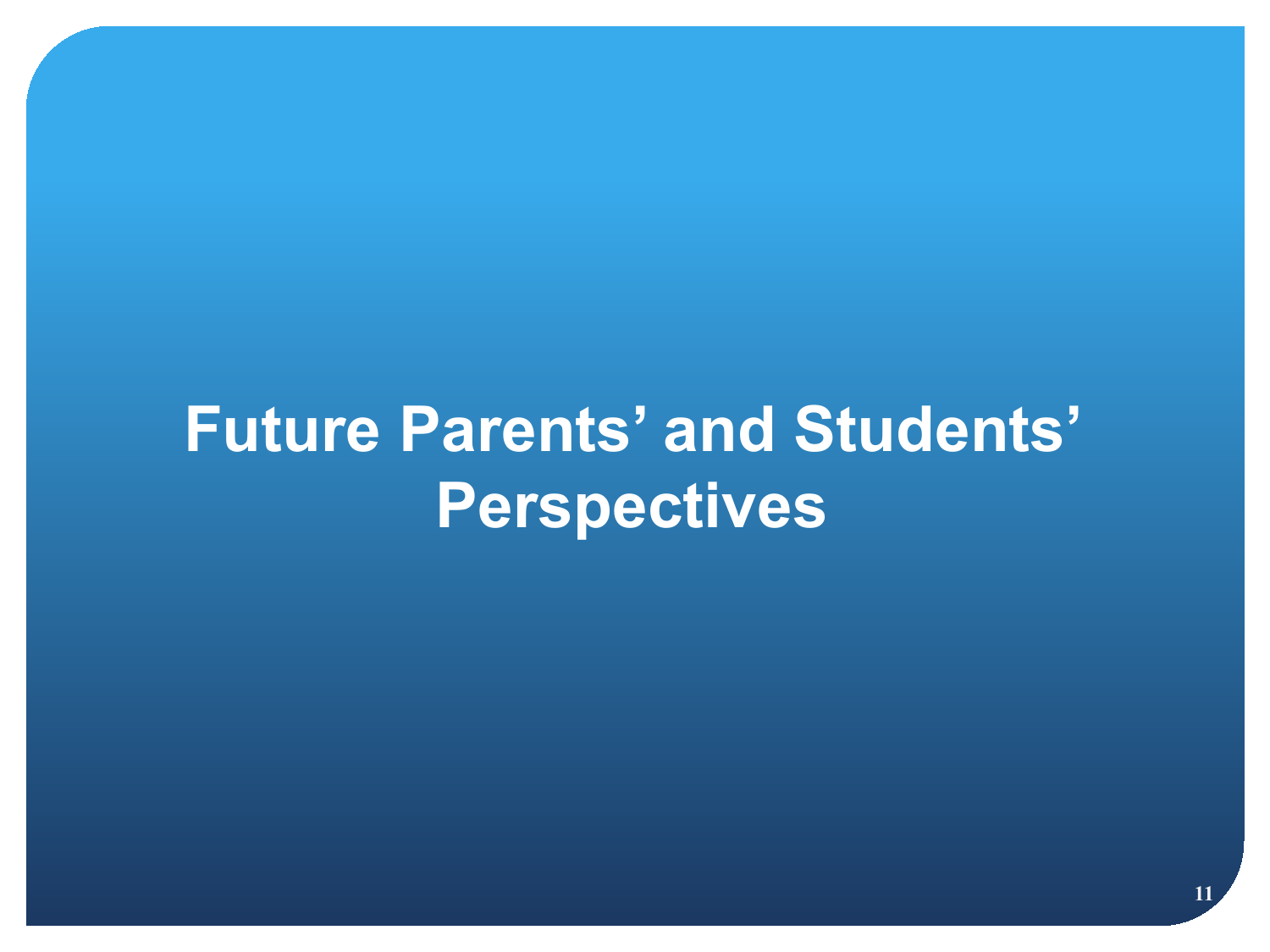# Parent and Student - Video Testimonials

- Parent Testimonials:
	- John Dickerson Campus Pastor
	- Other parents' world views
- Student Testimonials:
	- Sydney: High school class of 2022; College class of 2026
	- Abbey: High school class of 2023; College class of 2027
	- Meredith: High school class of 2023; College class of 2027
	- Paris: High school class of 2024; College class of 2028
	- Lexi: High school class of 2024; College class of 2028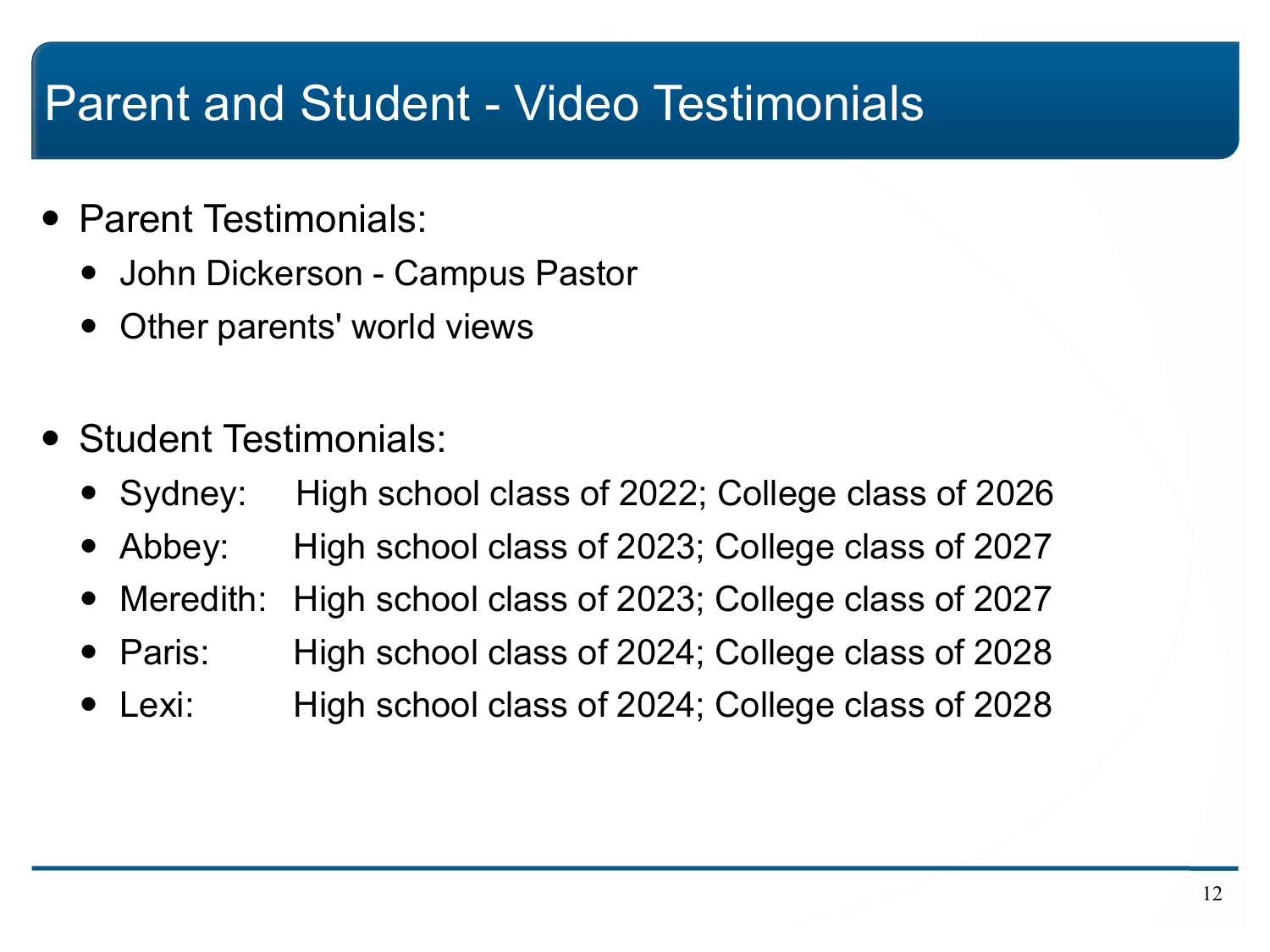# **A Community Solution**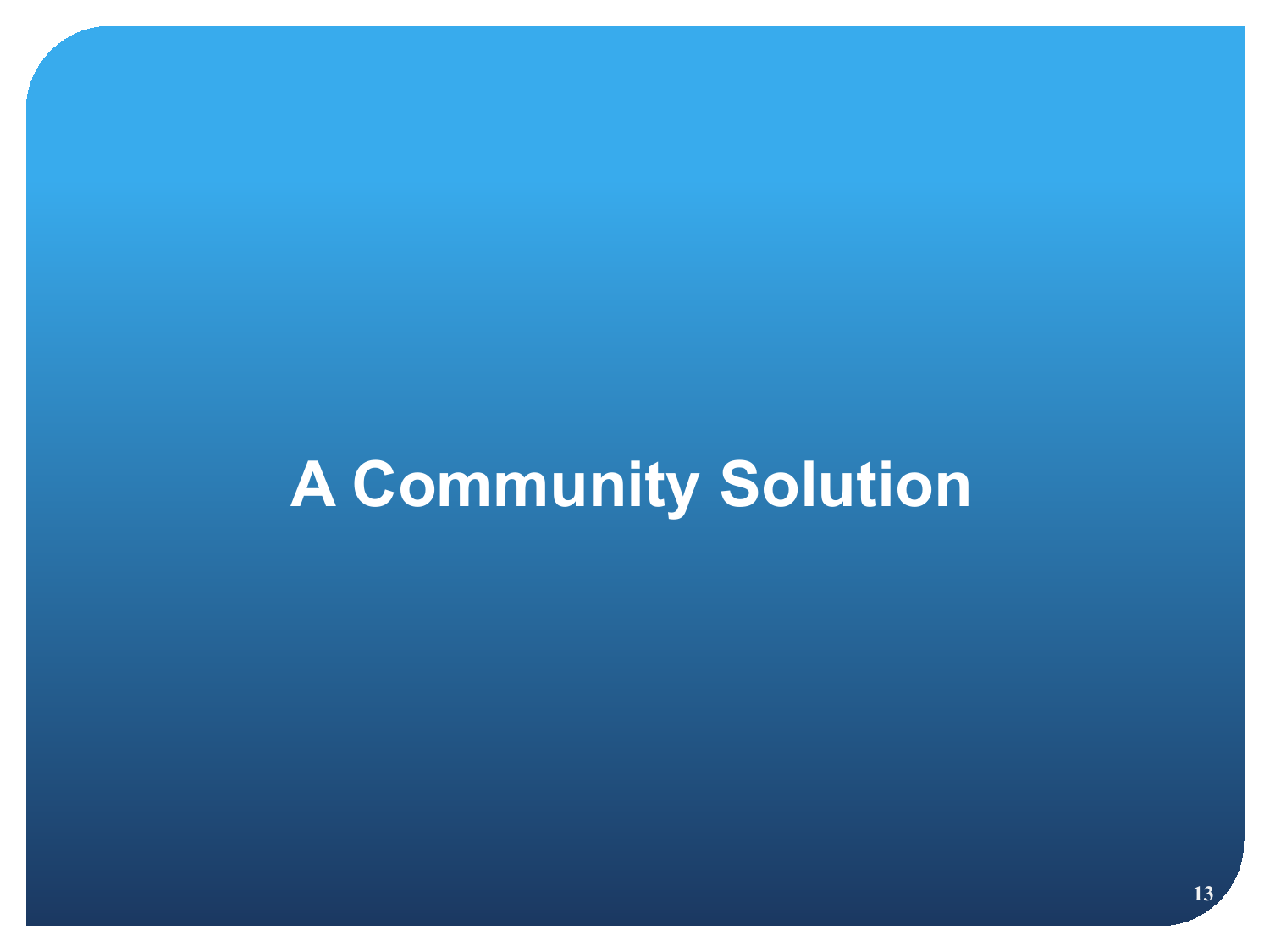# Is it time for a change?

- Over 80% of faith-based college administrators surveyed in both 2016 and 2019 believe that the risk of losing federal aid is high, if not imminent.
- The Founding Fathers always envisioned people of faith being part of government, but never envisioned American government being in control of religion.
- Throughout most of U.S. and human history, the majority of churches, hospitals and educational institutions were founded by religious organizations and supported by followers who shared in their ideological beliefs.
- Over decades the power and culture of ED has grown to unimaginable levels and faith-based schools could be one Executive Order or action by ED away from having their access to all Federal aid terminated.
- **With the risk identified, the time to act is now!**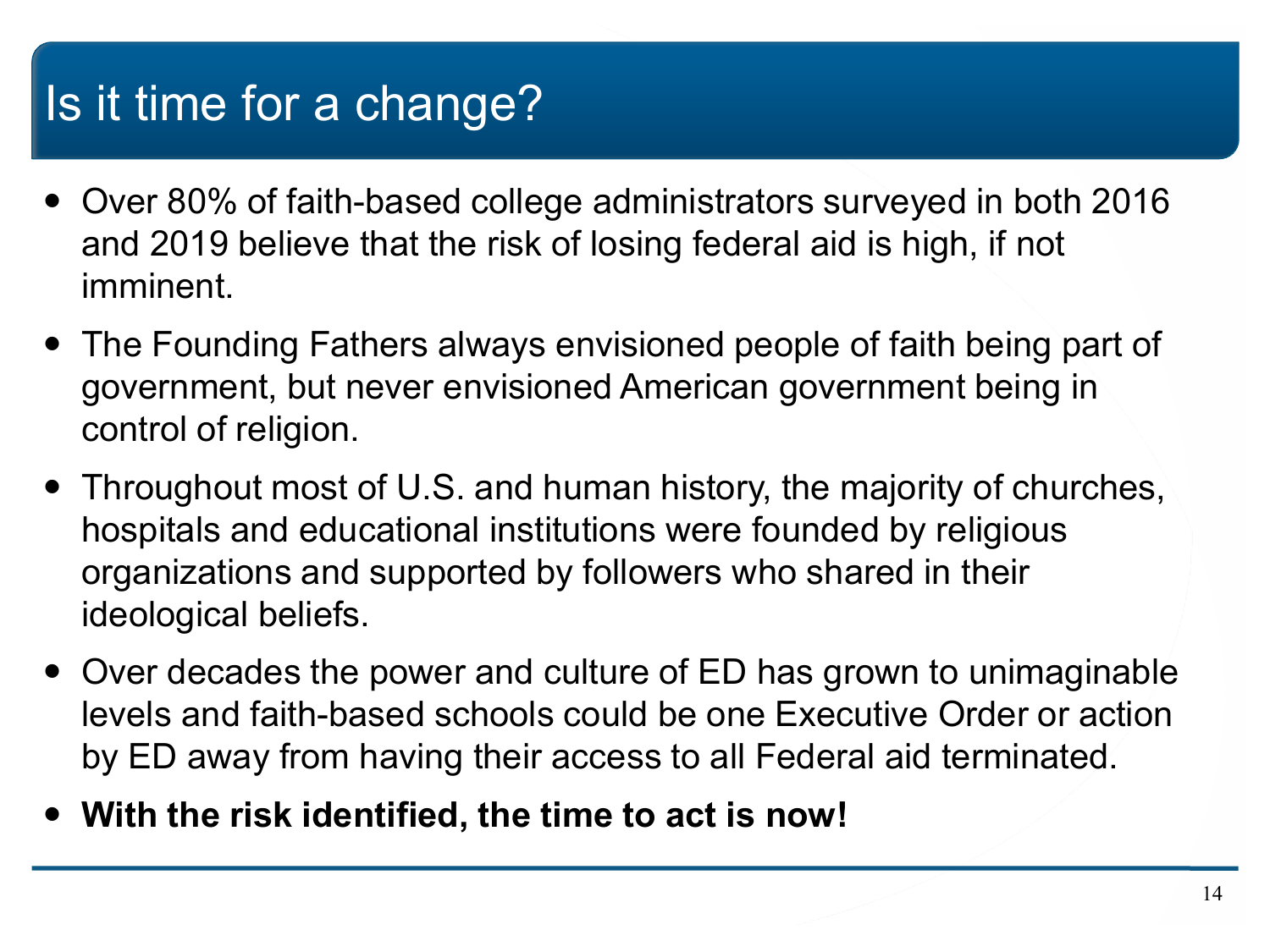# What Would Independence Require?

- Intelligently designed **debt** (student loans) and **equity** (income share agreements –ISAs) solutions to allow students, schools and supporters to collectively invest in the future of individuals and all receive long-term return on that investment.
- Replacement funding for Federal and State grant programs.
- New infrastructure to replace federal grant and loan program funding.
- Stewardship and accountability to all parts of the system for the lifetime of the obligations.
- A community of financial supporters that believe in the long-term mission of Christian Higher Ed
- Scalable solutions that can add value today, while building the rails for the future-state model to ride on.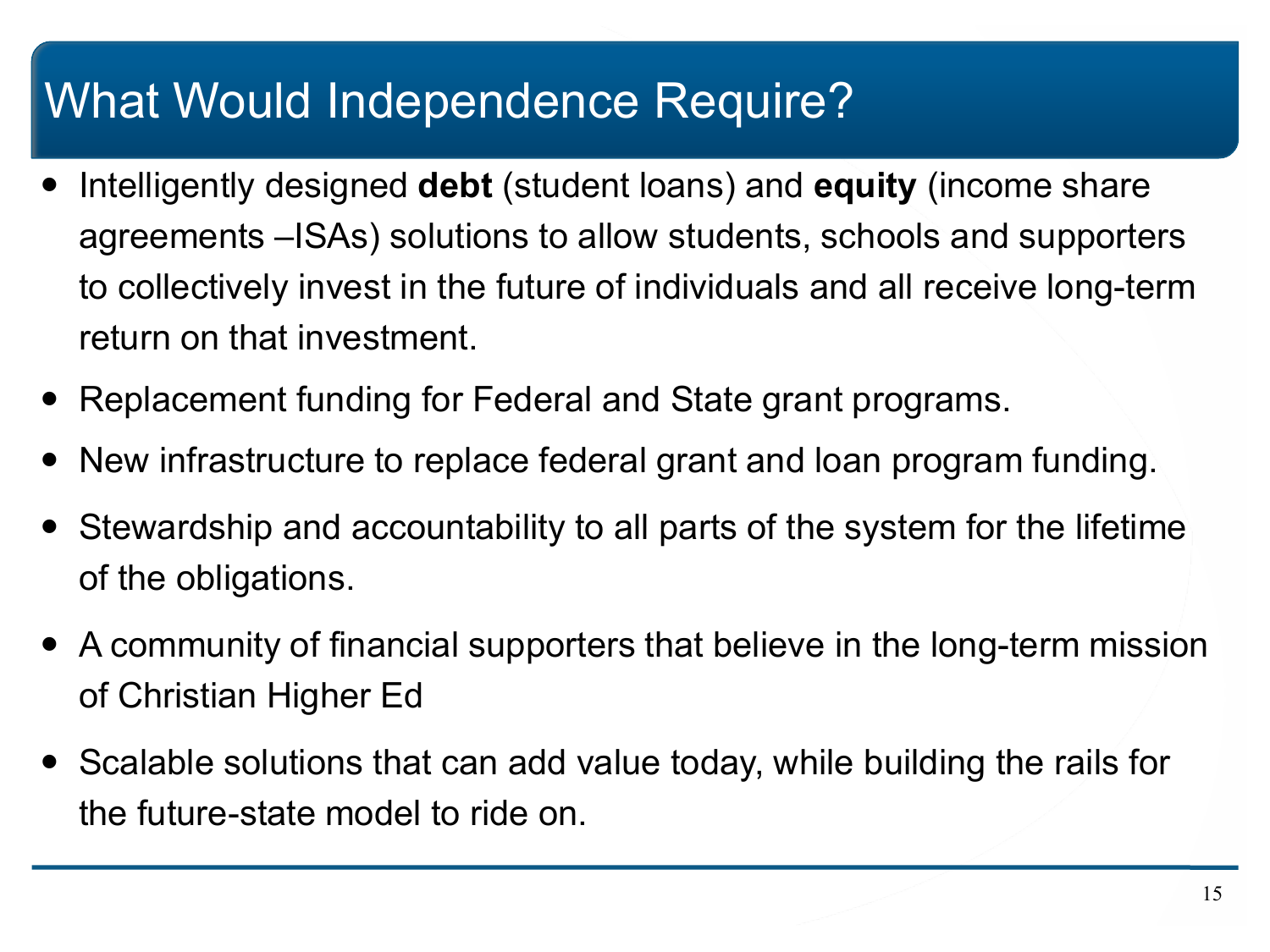# Potential Path Forward To Navigate These Challenges

#### **Shorter-Term**

Develop a comprehensive Student Finance strategy designed to provide immediate economic benefit to the Institution and its students. This will likely include some form of school sponsored financing programs that can allow the Path to Independence to begin while also improving current financial viability. Examples could include:

Replacement solutions for potential loss of State Grants or Perkins

Remove barriers to entry for students lacking funding

Potential to replace some unfunded discounts with repayable solutions

#### **Medium-Term**

Begin to diversify away from dependence on Federal and State Aid as new sources of capital, infrastructure and successful student repayments coalesce to solidify the pathway

#### **Longer-Term**

Complete the transition to total independence from Federal and State Aid using the bridge built during the prior two phases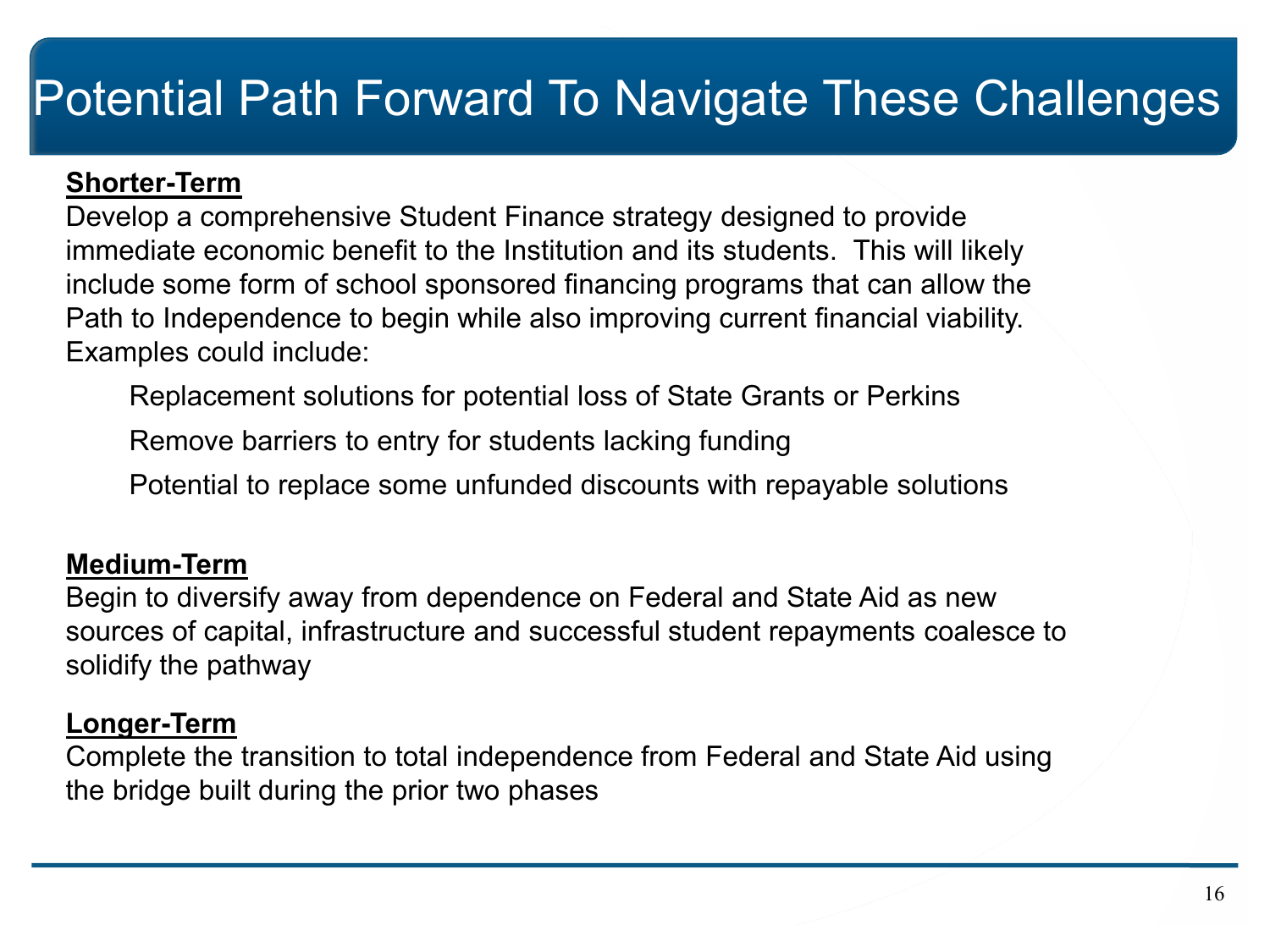### Future-State Partnership That Meets the Needs of All

- **Students** To get a higher education, virtually all students and families need well-designed and well-executed financing solutions, delivered at affordable price points, regardless of their credit score or background
- **Schools** To avoid intrusive government regulations, institutions need alternative funding to replace Federal funding, at comparable prices and approval rates, while avoiding becoming a lender themselves
- **Supporters/Investors** To provide high social impact investment with positive financial returns, investors need a safe and trusted place to deploy capital, ensure compliance with all federal and state lending laws, and provide a tremendous societal benefit to students and the schools of their choice
	- **A unifying platform will be needed to bring students, school and investors together in a way that meets these common goals**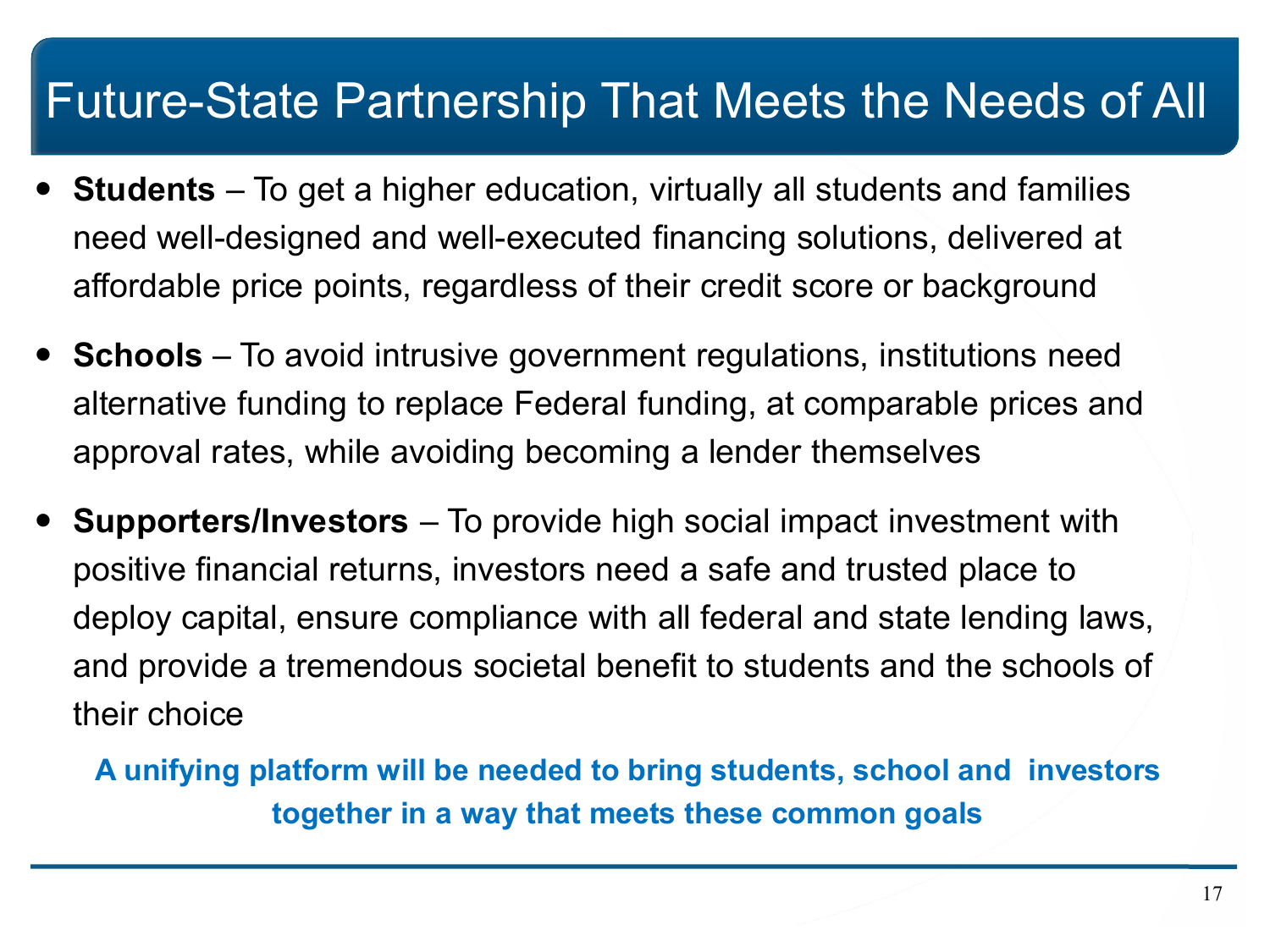Group Discussion: Building Enabling Platforms for the Future-State Model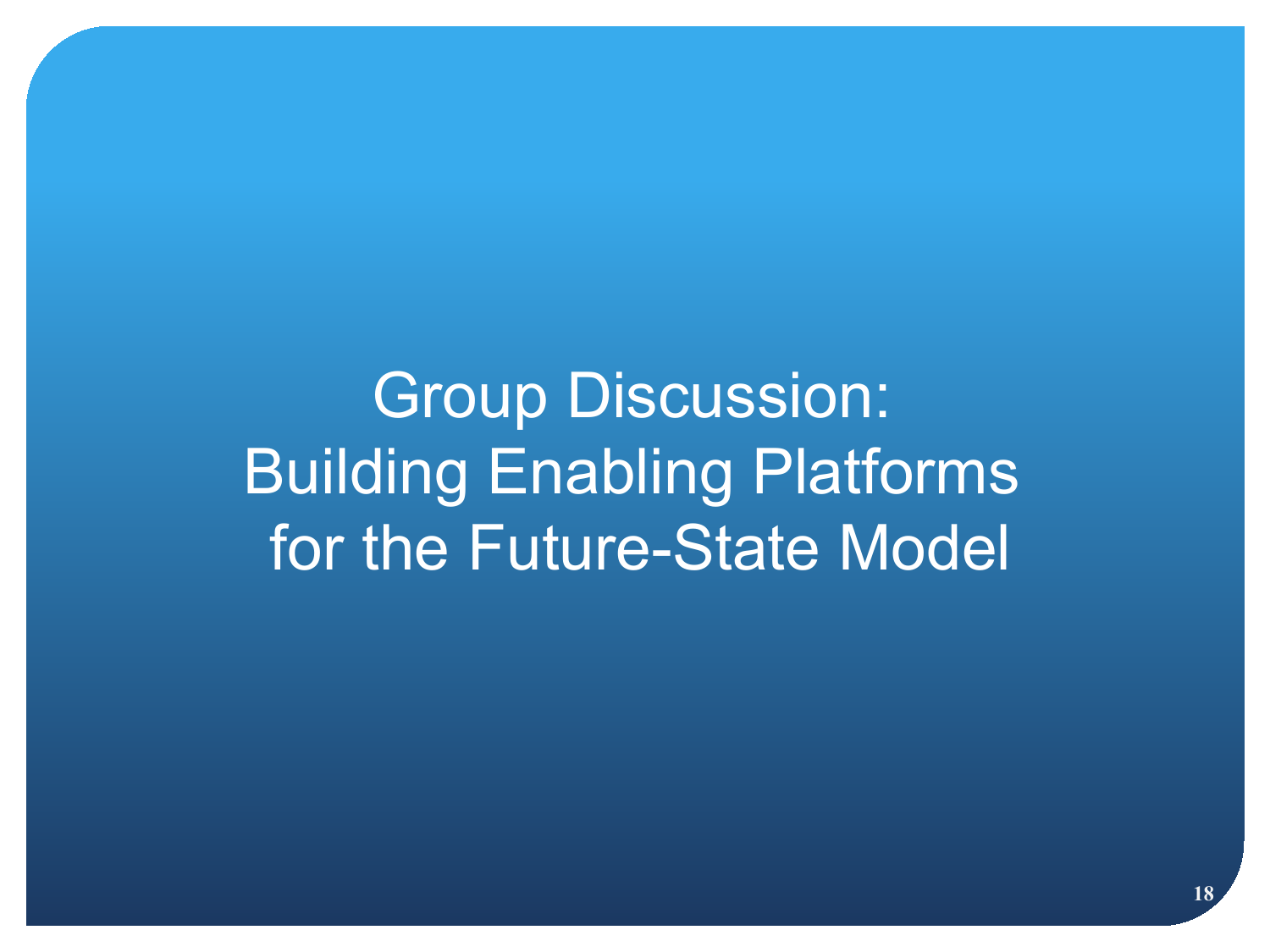# Building a Bridge to the Future of Christian Higher Ed

**Open table and group discussions on how "We" can collectively solve these problems, so future students can be assured that they have freedom of choice for not only the next decade, but many more!** 

**Probing Questions:** 

- **What do schools need to do and when?**
- **What can families do?**
- **What do stakeholders and alumni need to do?**
- **What role do the church and parachurch/missionary organizations need to play?**
- **What role can industry supporters play in building the necessary infrastructure?**
- **What role does KCG and HU intend to play?**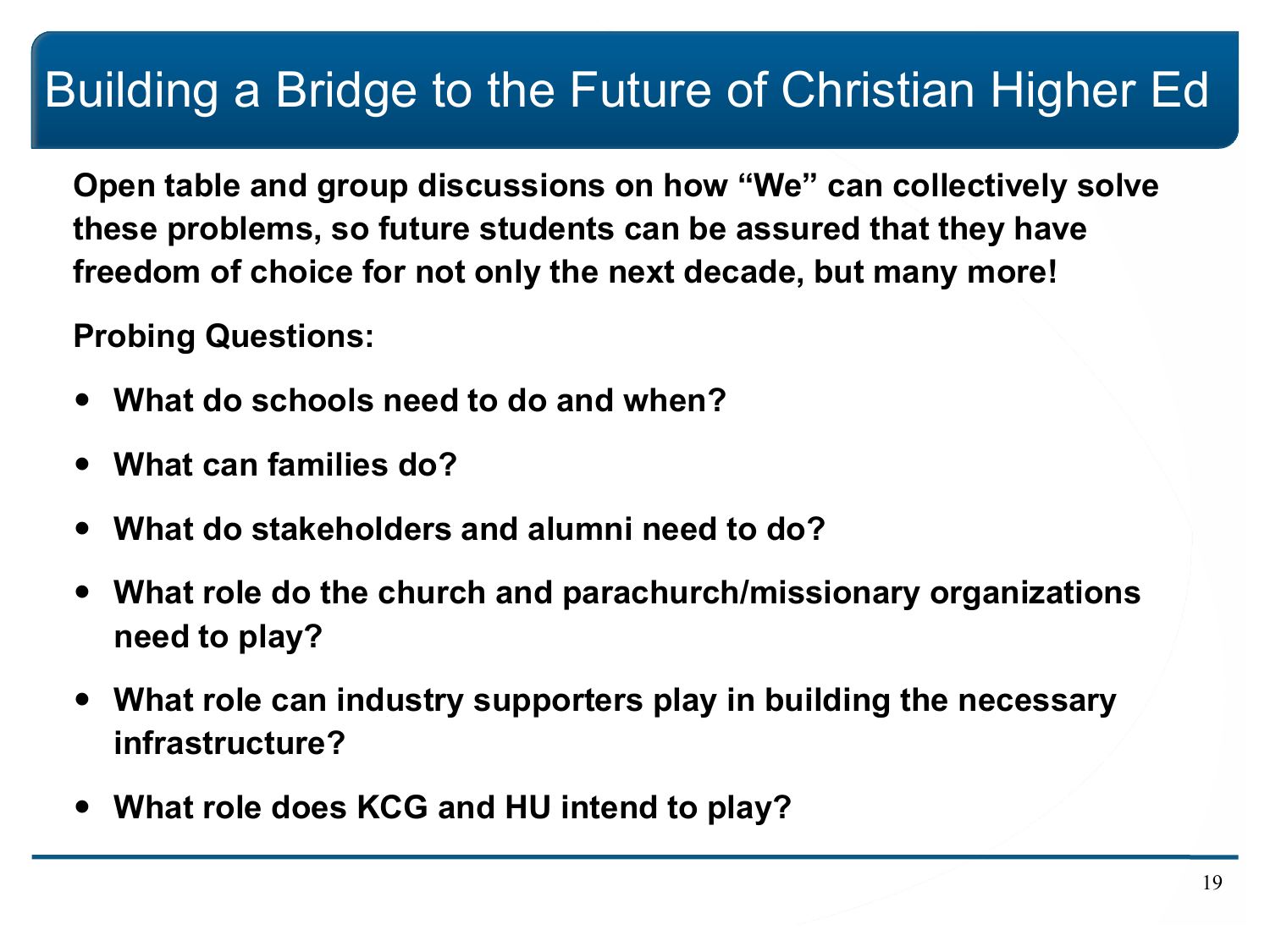## Hand-Up Private Funding Platform & Partners

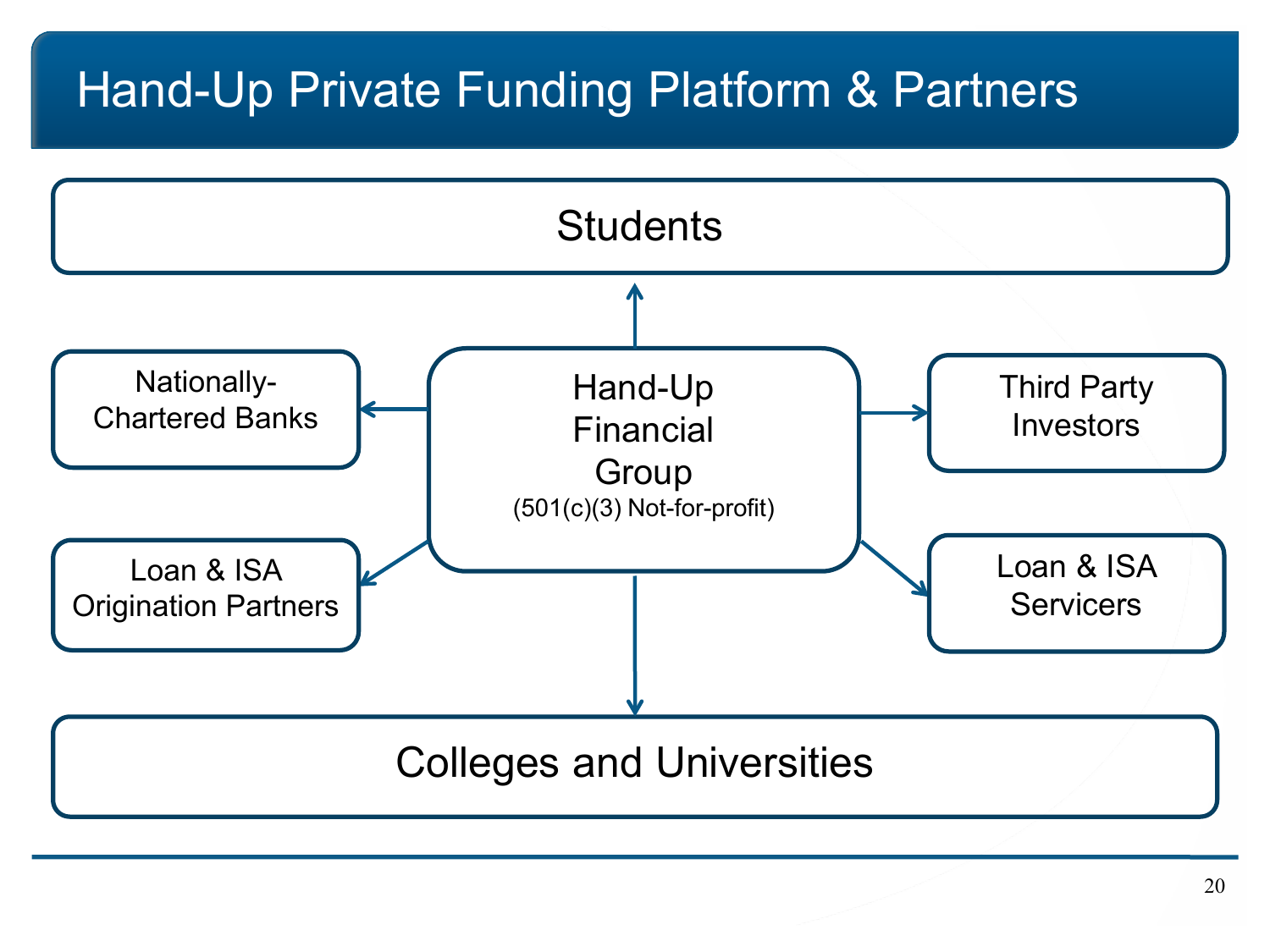Hand Up Financial Group (HU) is unique non-profit educational finance platform designed to provide GAP Funding solutions to institutions and its mission focused investors to meet the diverse needs of students

- Allows schools to start small with a school funded loan program, gain an understanding of how to improve repayment rates, and gather the insight needed to attract third party investors
- Over time these loan programs can be scaled and include many different investor funded options including income sharing agreements
- Ensures all the complexities and compliance of a loan program are managed outside of a school by HU, thereby enabling the school to focus on what they do best: educating students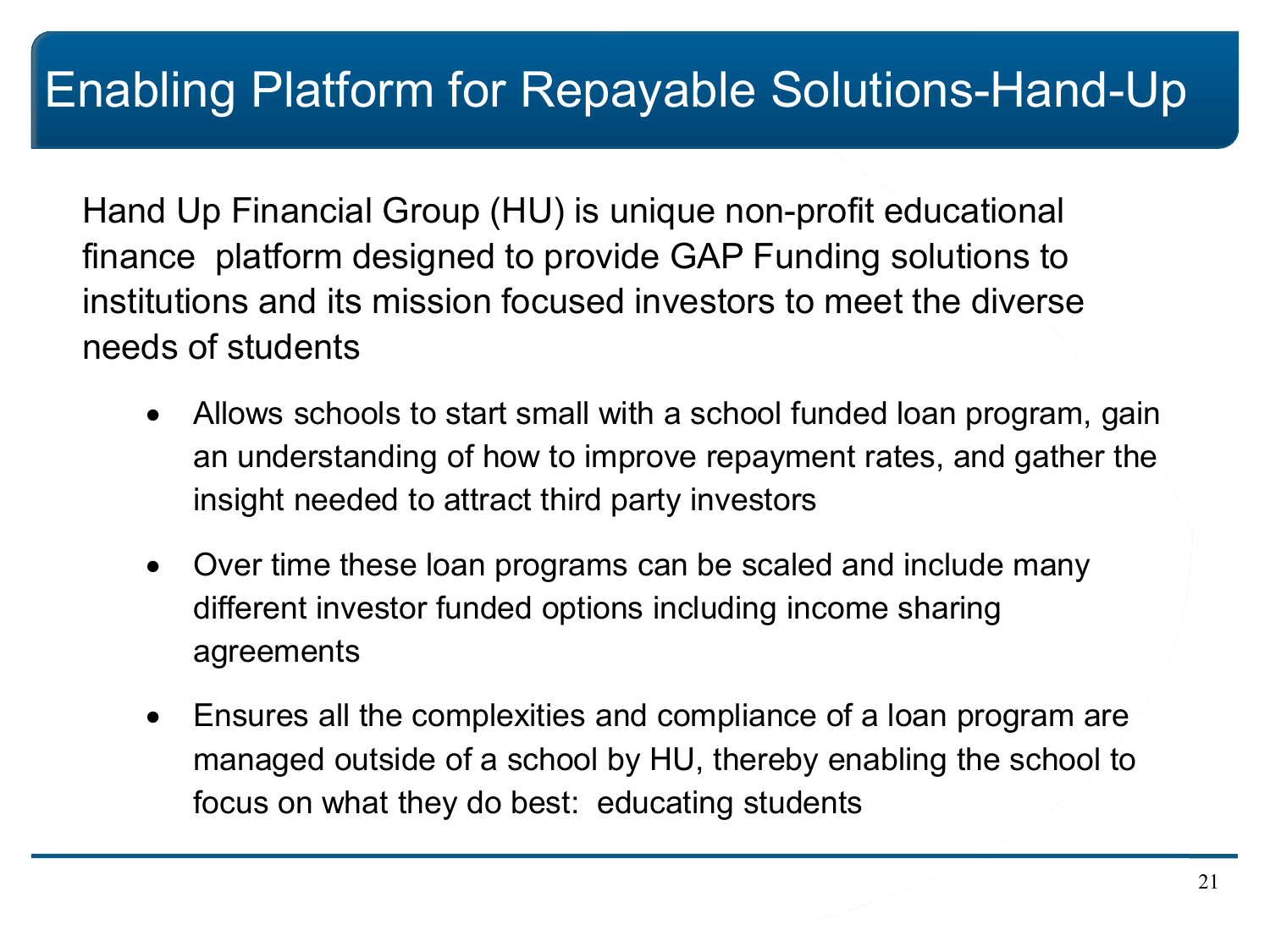## How Does the Hand-Up Model Work?

- HU offers students and schools unique products and terms not found anywhere else in the private student finance marketplace
- HU's non-profit status allows it to offer products and services that are as economical as federal loans to students, but with better customer service solutions
- HU utilizes best-in-class third party origination partners that make the application process for students and schools simple and efficient.
- HU has a highly qualified management team and utilizes seasoned servicing partners to build a compliance environment that could not be replicated at individual schools
- HU's capital structures rely on multiple sources of capital working in synergy to address differing risk tolerances and investment objectives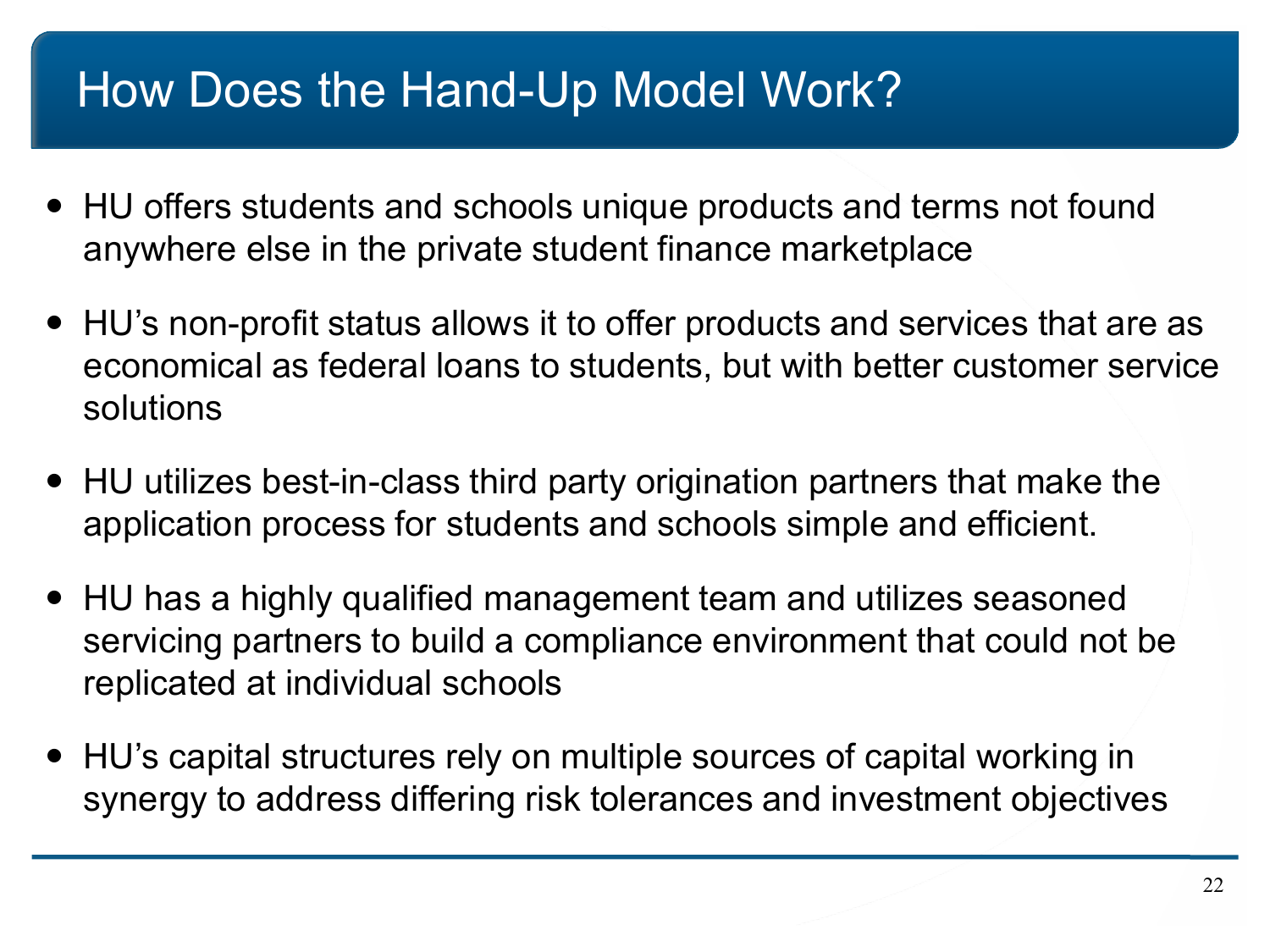

# Questions?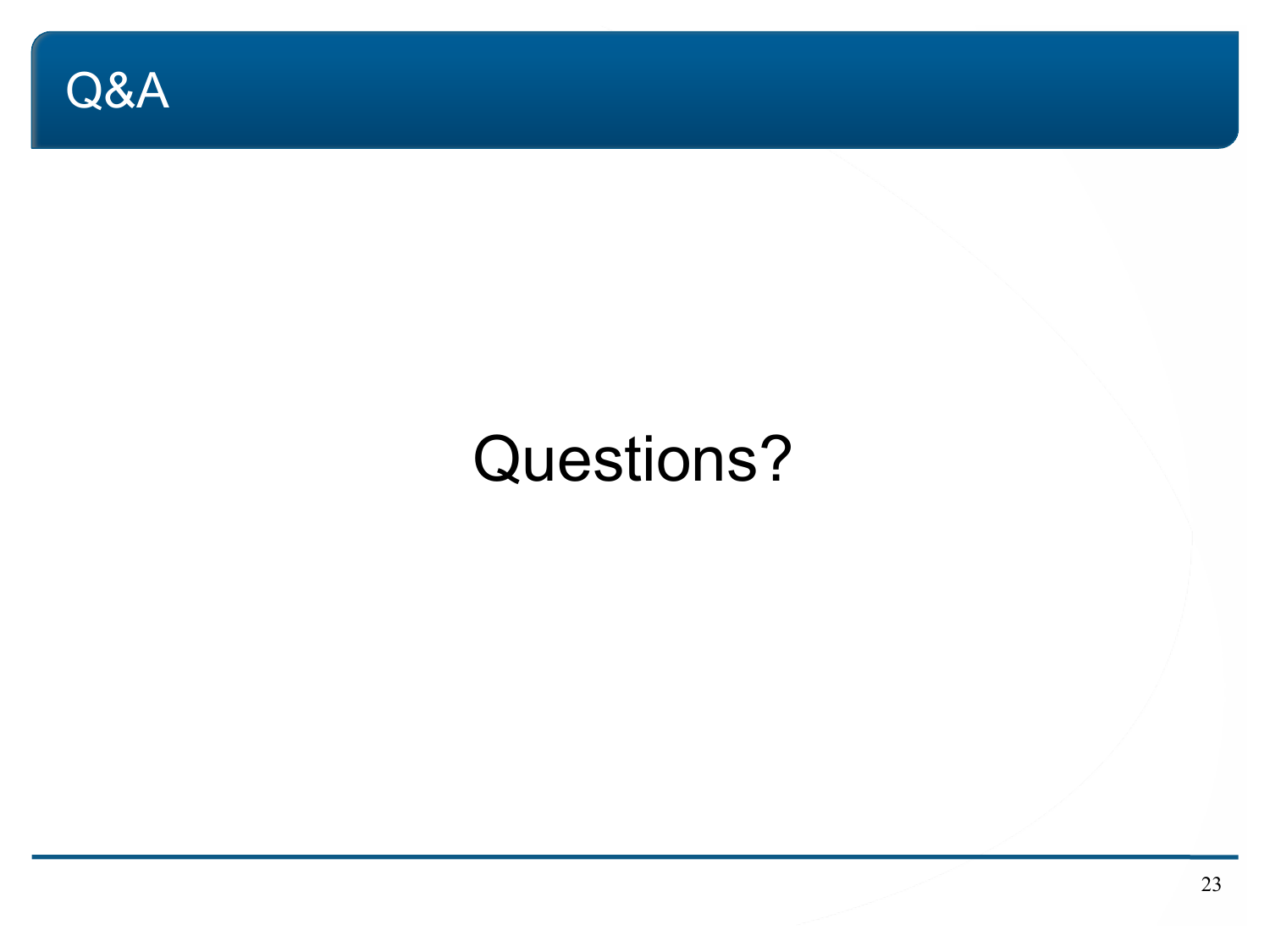# Appendix A:

# Key KCG and Hand-Up Board and Management Bios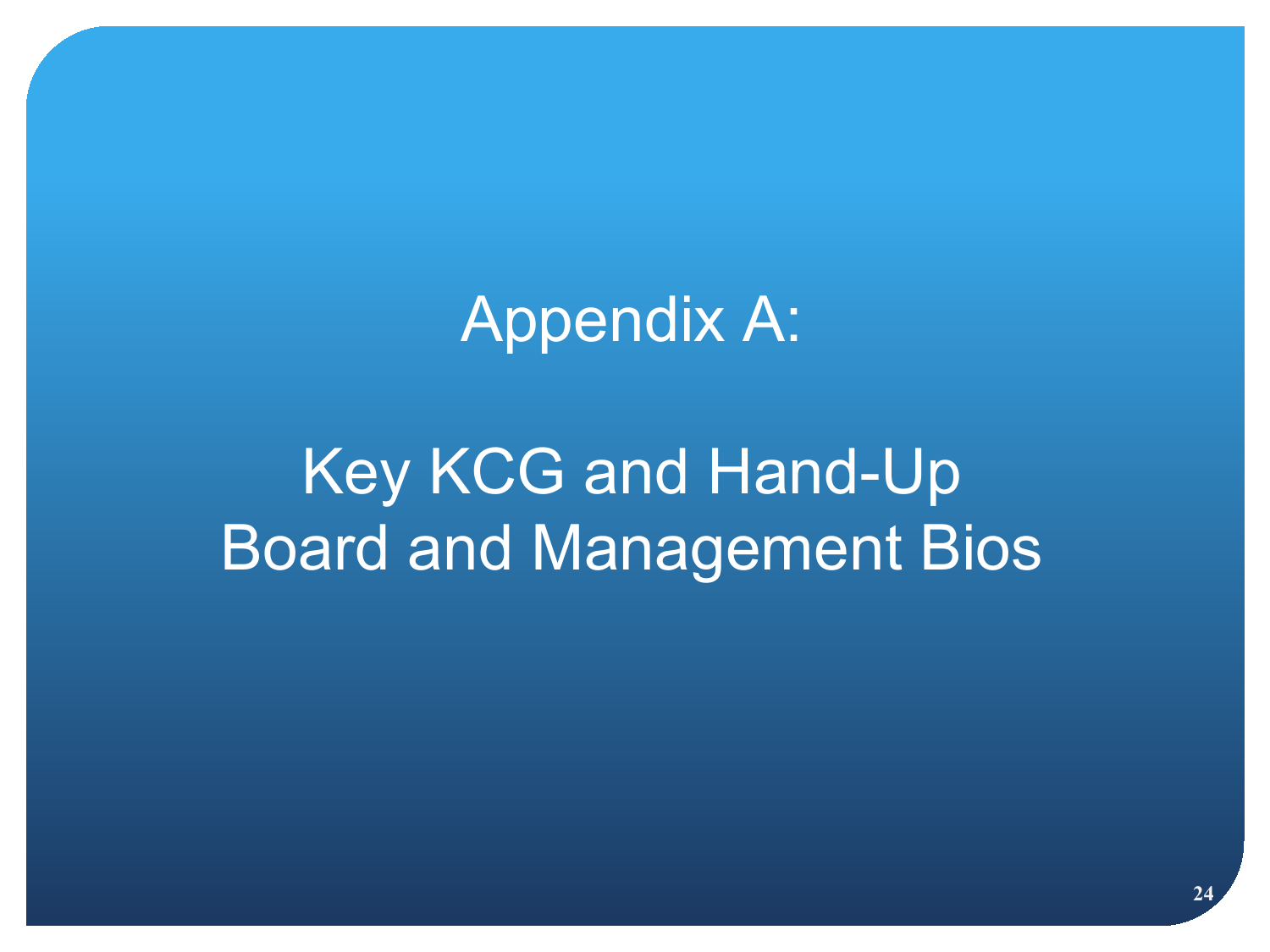### Board and Management Bios: Don King



**Don King Founder, Chairman & CEO -HU Managing Partner- KCG**

Hand-Up Financial Group, Inc. 103 Windsor Way Williamsburg, VA **USA** 

Cell: 714.658.5209 Fax: 714.464.4265 Email: dking@handupfinancial.org dking@kingconsultinggroup.com **Don King is a Big-4 CPA that began his career in public accounting, where he worked primarily on Real Estate, Energy, and Higher Education clients. His Hand-Up Financial Group, Inc. (HU) and King Consulting Group, LLC (KCG) both leverage teams that have over 60 years of Higher Ed experience in a variety of Institutional Finance/Accounting and Student Finance roles. Combined these entities focus on helping Institutions with issues related to: Strategic Finance Consulting; Higher Ed Financial, Operational and Regulatory Advising; Mergers & Acquisitions (M&A) Advising; Post-Secondary Strategic Consulting; Education GAP Funding Program Design and Management; Federal Default and Repayment Rate Reporting Services; and Student Loan Portfolio Advising.** 

**Don previously served in a variety of roles in the post-secondary education industry, including executive level finance positions focused on operational and financial oversight of multi-state and multi-national educational institutions, external auditor, and executive recruiter.** 

**Don has two decades of experience in the GAP Funding Industry with particular expertise in building and managing programs through partnerships with schools, third-party servicers and sources of capital. His team also has experience analyzing millions of federal and private student loan records for hundreds of thousands of students.**

**Don serves on the Regional Board of HOPE International, a global faith based nonprofit focused on addressing both physical and spiritual poverty through microenterprise loans and development. He is also an ABACC corporate sponsor and has been leading efforts on the Financial Freedom Project since 2019.** 

**Don holds a Bachelor's degree in Business Administration, with a concentration in Accounting, Summa Cum Laude, from the College of William & Mary.**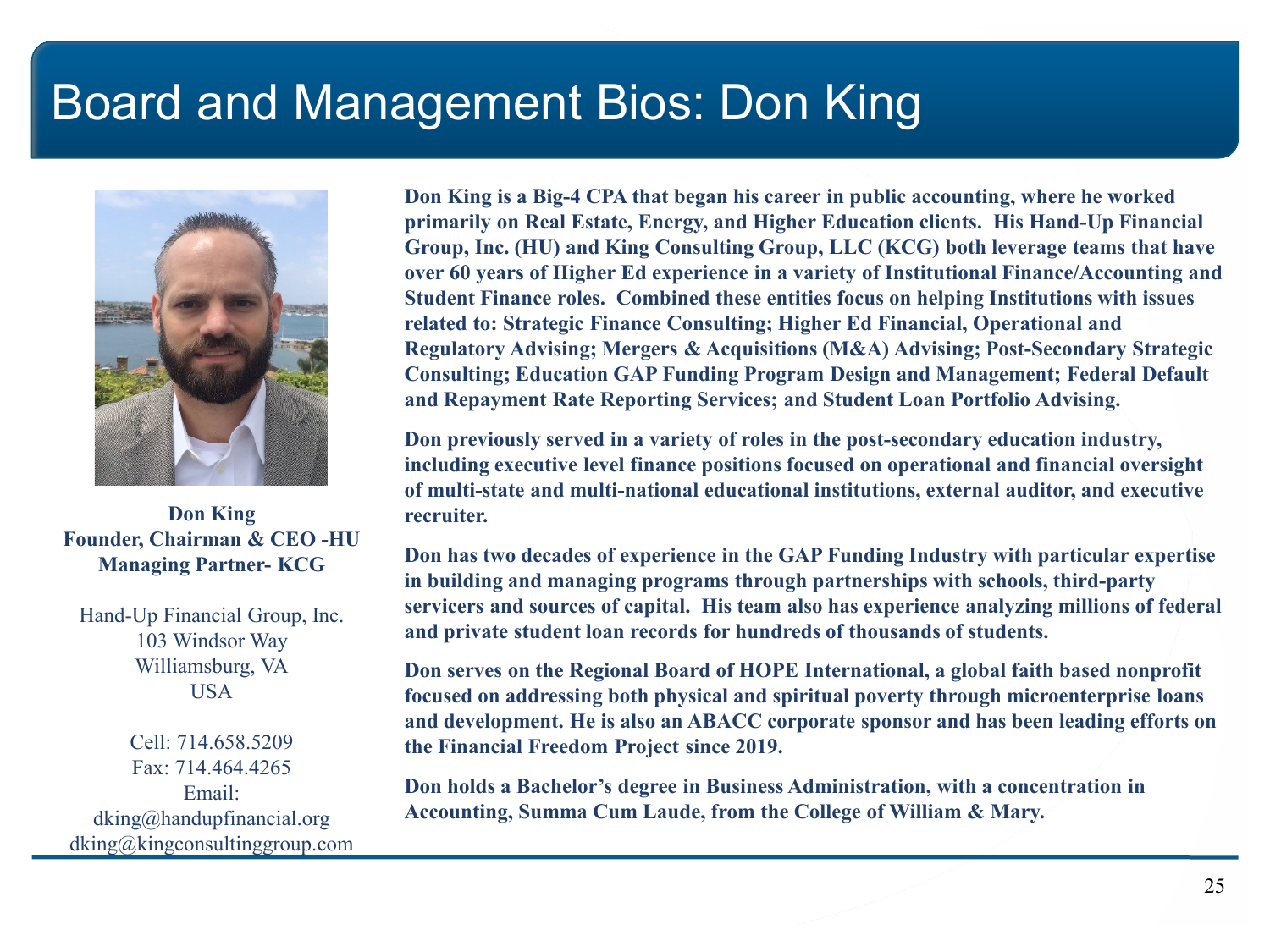### Board and Management Bios: Mike Brase



**Mike Brase Senior Managing Director**

King Consulting Group, LLC. 5 Tizmin Foothill Ranch, CA **USA** 

Cell: 714.273.1380 Email: mbrase@kingconsultinggroup.com **Mike Brase began his career as a Big-4 CPA in public accounting, where he worked primarily on Financial Services, Manufacturing and Governmental/Non-Profit clients. He has spent the last 20+ years leading and advising management within the health care and education service sectors.**

**Mike previously served in a variety of roles in the post-secondary education industry, including Vice President of Finance with responsibilities over accounting, budget/forecast, student accounts, receivable management, collections, key regulatory measure oversite, cash forecasting and business analytics. His teams have provided support to operations on such things as pricing decisions, maximizing sources of funding, analysis on the impact of anticipated scholarship programs, acquisition integrations and monthly insight on financial results.** 

**Mike has provided business leadership for Financial Aid and Student Accounts in a \$50 million student system conversion as well as numerous other cross-functional projects.** 

**Mike serves on the Board Advisory team for The Leadership Institute (TLI), a international ministry that inspires generations of leaders who** *listen* **to God,** *follow* **Jesus rhythms of life, and** *lead* **from the overflow.**

**Mike holds a Bachelor's degree in Business Economics from the University of California, Santa Barbara.**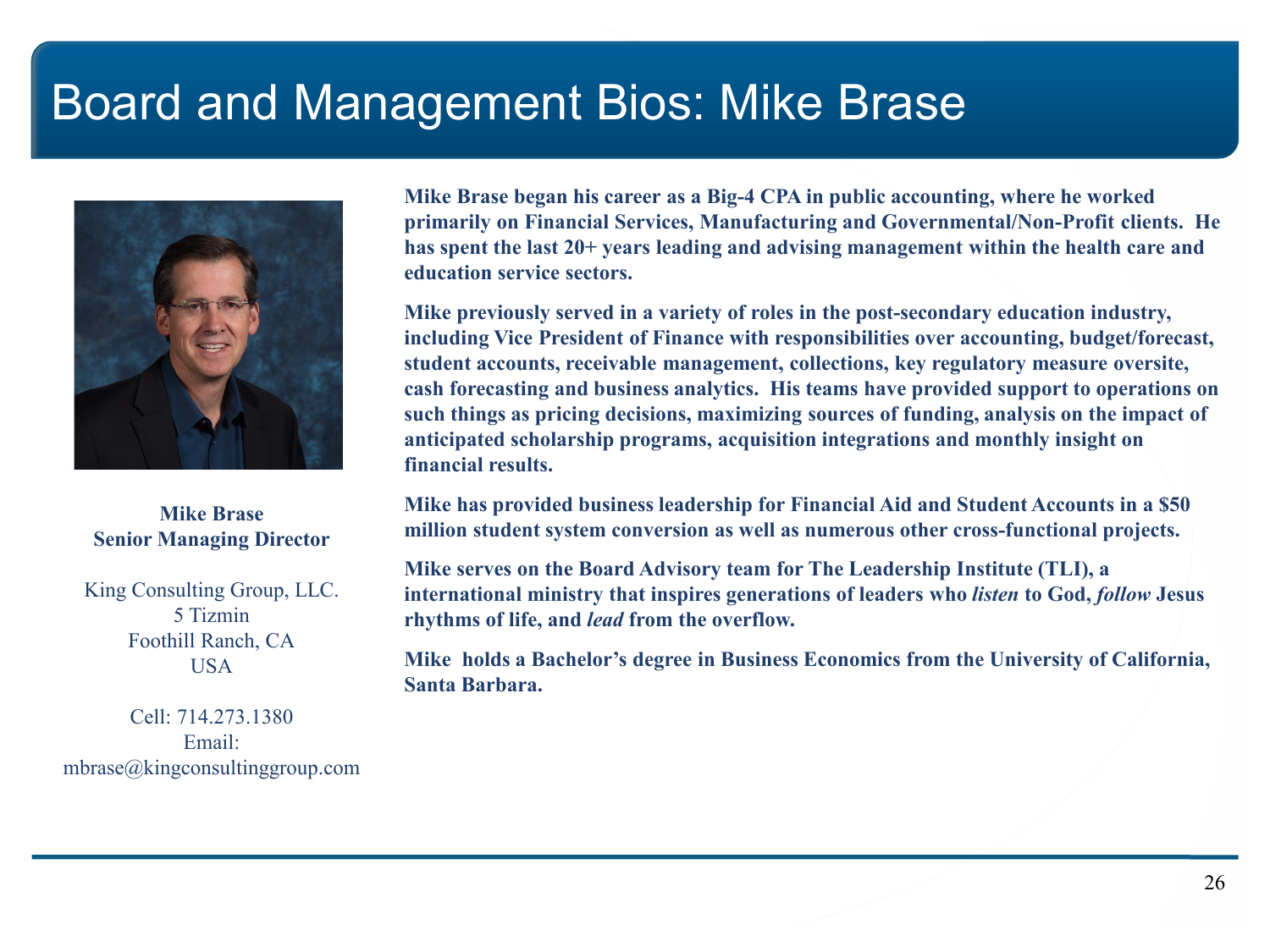### Board and Management Bios: Will Calhoun



#### **William Calhoun Principal**

Cicero Group 35 North Rio Grande Street Salt Lake City, Utah 84101 **USA** 

Cell: 949.922.2171 Email: wcalhoun@cicerogroup.com **William Calhoun brings a rich history in post-secondary education and publicly-traded companies as he assists clients with revenue growth, risk mitigation, and regulatory compliance. William helps Cicero clients accomplish these objectives by bringing a creative consumer focus, unique experience in this space, and dedication to the needs of our clients' students and customers. These characteristics have allowed William to develop and coordinate growth, compliance and risk-mitigation strategies across admissions, education, career services, marketing, accreditation and licensing, and internal education departments.**

**Career Highlights:** 

• **Developed and rigorously managed overall strategy in investigations by Senate Health, Education, Labor & Pensions Committee, Consumer Financial Protection Bureau, individual state attorneys general, the Securities & Exchange Commission, various Offices of the Inspector General, federal and state education departments, and by the Department of Justice;**

• **Law clerk to the United States Court of Appeals for the Sixth Circuit and editor-inchief of the BRIGHAM YOUNG UNIVERSITY LAW REVIEW;**

• **University and departmental honors graduate of Brigham Young University, where he was also a two-time ITCA Academic All-America, First Team tennis player, and magna cum laude graduate of J. Rueben Clark Law School.**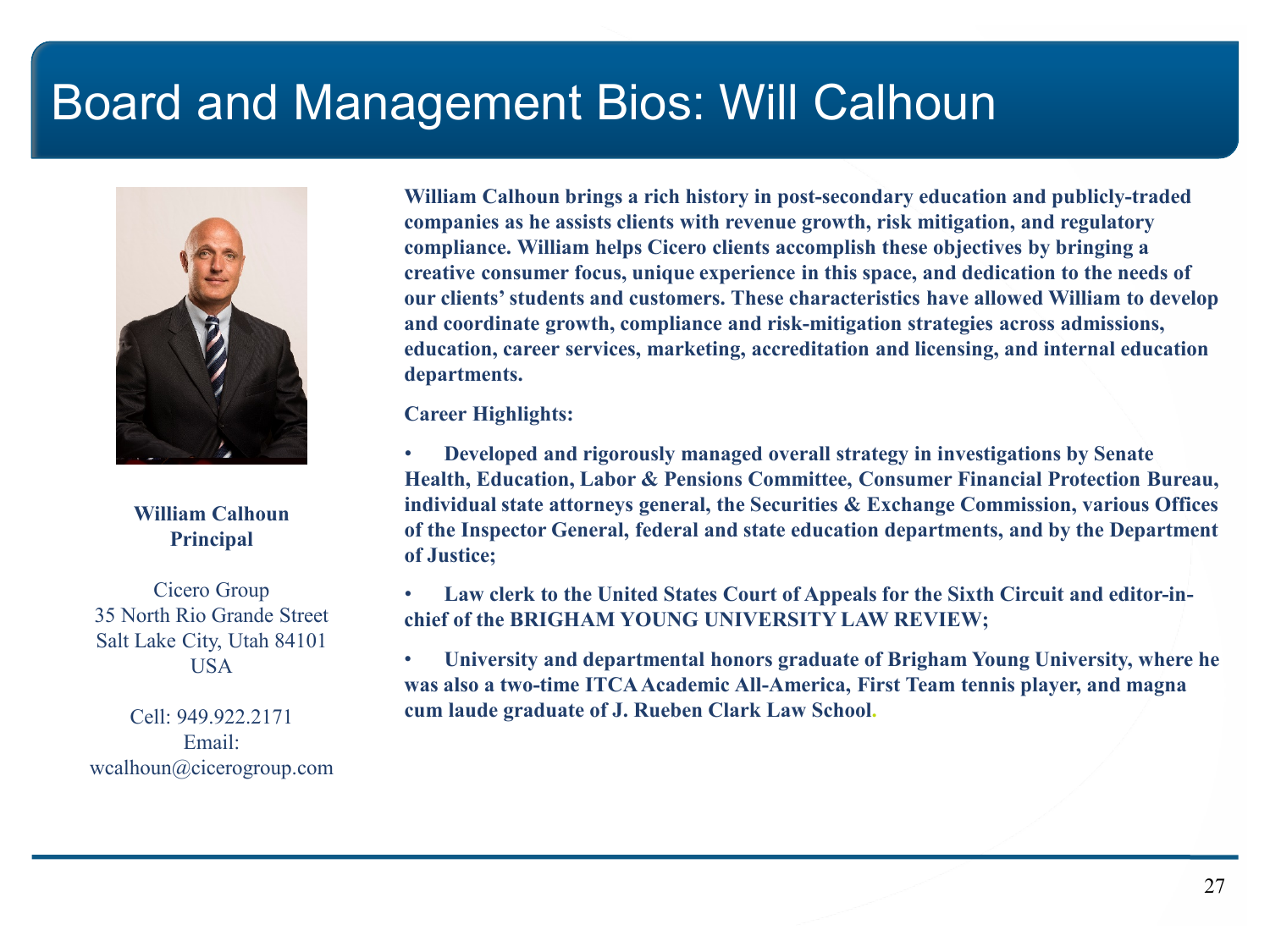Appendix B: ABACC & KCG 2019 The Future of Financial Aid Perception Survey - Detailed Results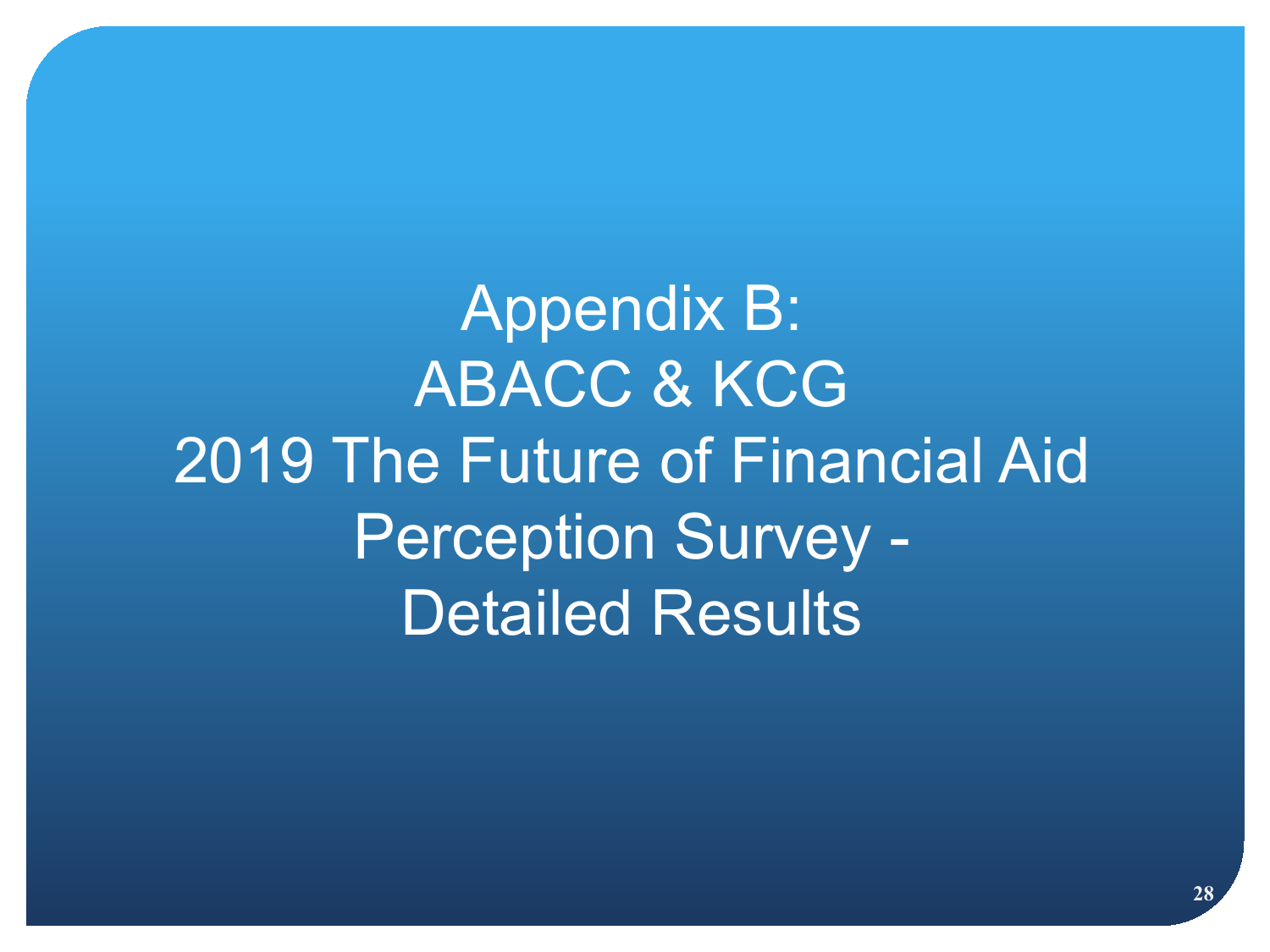| 2019 Survey                                                                                                                                                                                                                                                   |                   | 2016 Survey       |            |                 |
|---------------------------------------------------------------------------------------------------------------------------------------------------------------------------------------------------------------------------------------------------------------|-------------------|-------------------|------------|-----------------|
| Q1 How concerned are you that private faith-based institutions will be pushed out of<br>participation in public funding for standing firm on their religious convictions related to<br>behaviors protected by Title IX (i.e. marriage, gender identity, etc.) |                   |                   |            |                 |
| <b>Answer Choices:</b>                                                                                                                                                                                                                                        | <b>Response %</b> | <b>Response #</b> | Response % | Response #      |
| Lots of sleepless nights thinking about this one                                                                                                                                                                                                              | 12.70%            | 8                 | 17.19%     | 11 I            |
| Occasional anxiety/thought when I hear people discussing this                                                                                                                                                                                                 | 68.25%            | 43                | 62.50%     | 40              |
| It crosses my mind occasionally, but have not given it much thought                                                                                                                                                                                           | 12.70%            | 8                 | 15.63%     | 10 <sup>1</sup> |
| Not on the radar It's all good here                                                                                                                                                                                                                           | 3.17%             | 2                 | 3.13%      | 2               |
| Not sure why we are even having this discussion                                                                                                                                                                                                               | 3.17%             | 2                 | 1.56%      | $1\vert$        |
| <b>Total Respondents</b>                                                                                                                                                                                                                                      |                   | 63                |            | 64              |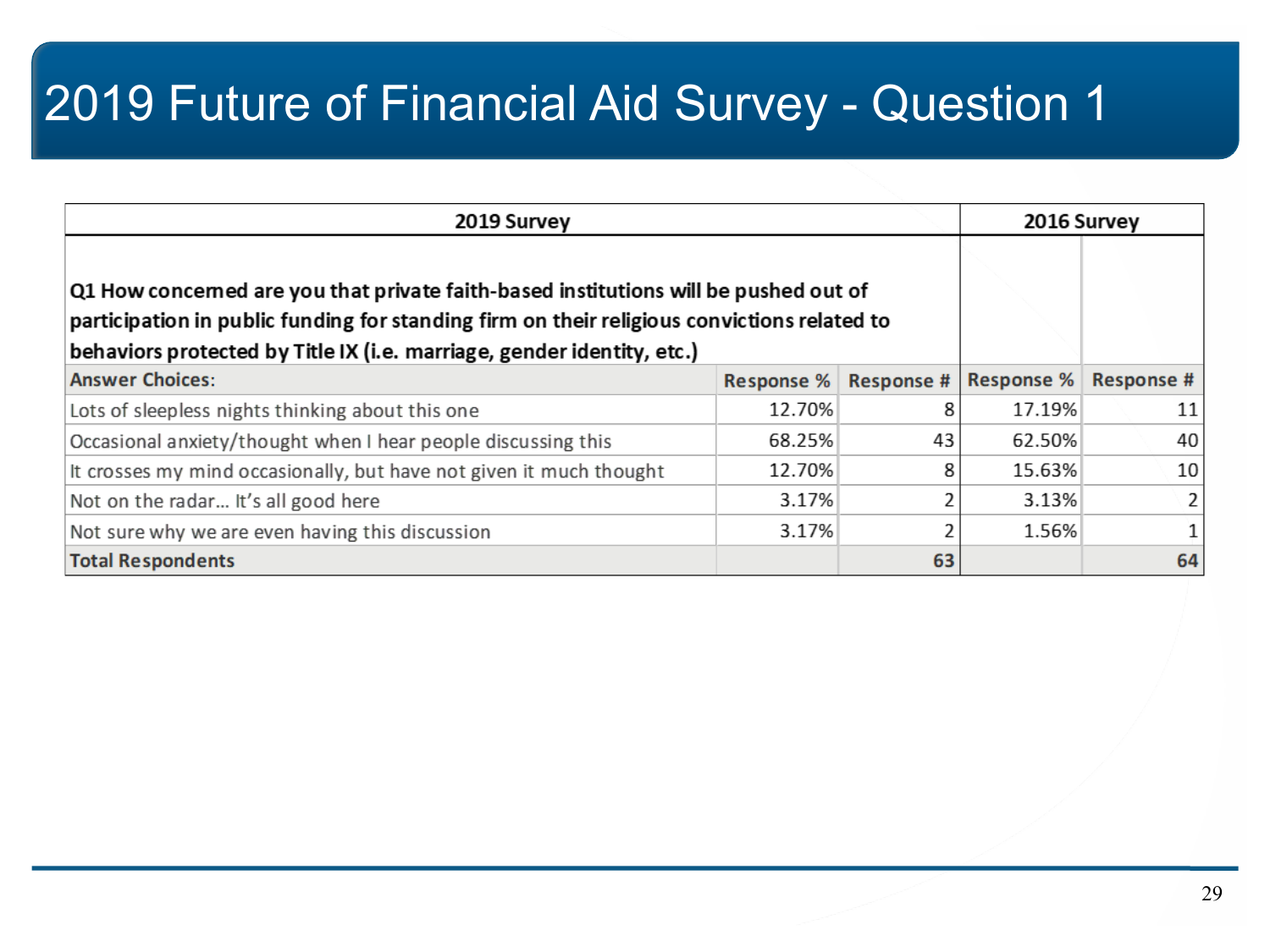| 2019 Survey                                                                                  |            | 2016 Survey       |            |            |
|----------------------------------------------------------------------------------------------|------------|-------------------|------------|------------|
| Q2 Have you had any meaningful discussions related to this issue with the following? (select |            |                   |            |            |
| all answers that apply):                                                                     |            |                   |            |            |
| <b>Answer Choices:</b>                                                                       | Response % | <b>Response #</b> | Response % | Response # |
| Cabinet                                                                                      | 73.02%     | 46                | 81.25%     | 52         |
| Peer institutions                                                                            | 46.03%     | 29                | 26.56%     | 17         |
| Board                                                                                        | 58.73%     | 37                | 51.56%     | 33         |
| Associations                                                                                 | 34.92%     | 22                | 23.44%     | 15         |
| Other                                                                                        | 22.22%     | 14                | 17.19%     | 11         |
| I have not had any discussions related to this topic                                         | 9.52%      | 6                 |            |            |
| <b>Total Respondents</b>                                                                     |            | 63                |            | 64         |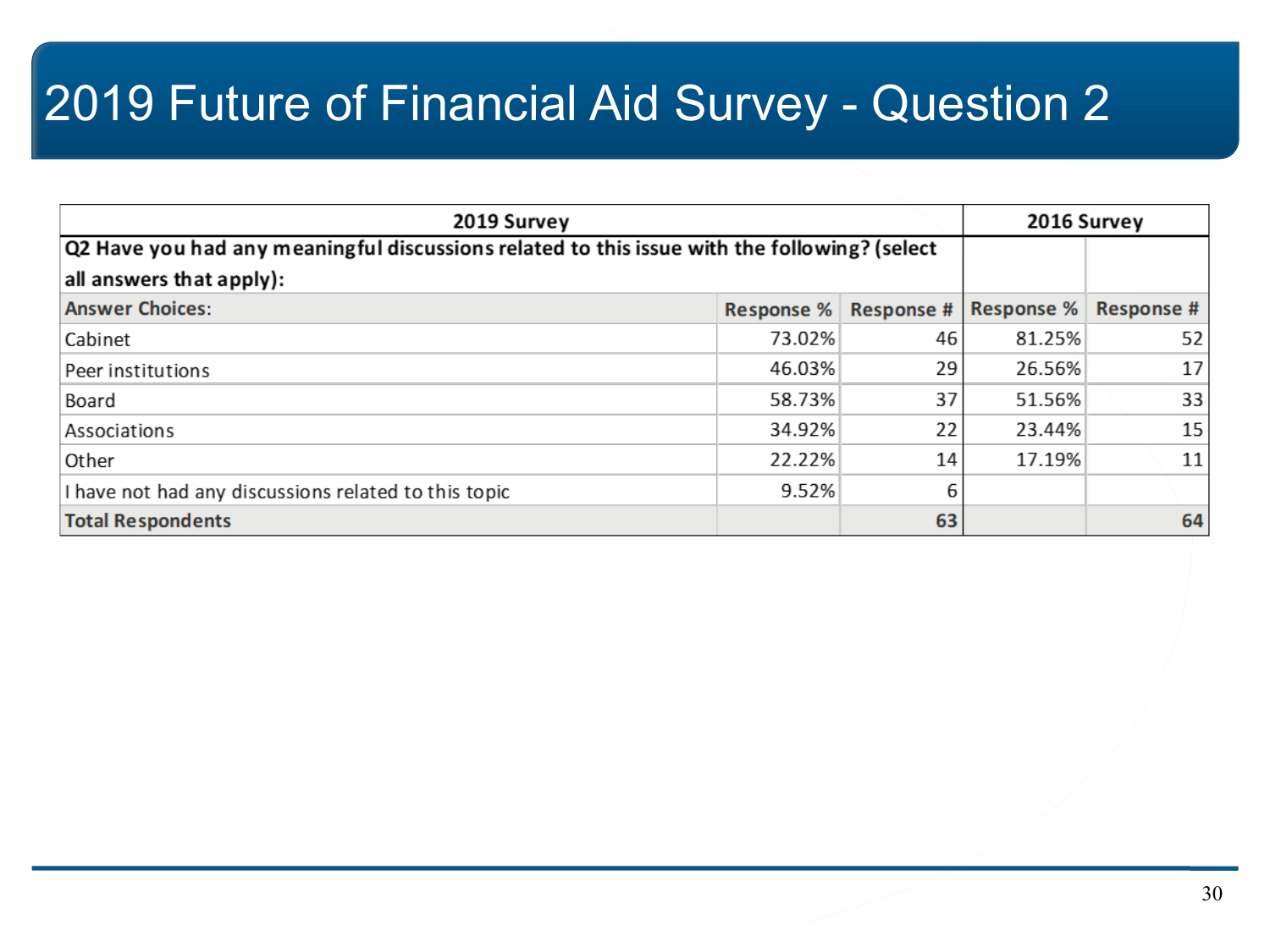| 2019 Survey                                                                                |                   |            | 2016 Survey       |                |
|--------------------------------------------------------------------------------------------|-------------------|------------|-------------------|----------------|
| Q3 What steps have you taken to manage the risk of losing Title IV funds and/or tax exempt |                   |            |                   |                |
| status? (select all answers that apply):                                                   |                   |            |                   |                |
| <b>Answer Choices:</b>                                                                     | <b>Response %</b> | Response # | <b>Response %</b> | Response #     |
| Found new sources for private or institutional loans/ISAs to replace the                   | 9.52%             | 6          | 67.19%            | 43             |
| Federal Loan programs                                                                      |                   |            |                   |                |
| Completed an endowment campaign study to determine our ability to                          | 12.70%            | 8          | 34.38%            | 22             |
| raise an endowment should Federal and State funds dry up                                   |                   |            |                   |                |
| Began to assess our current positioning by reviewing key metrics (i.e.                     | 23.81%            | 15         |                   |                |
| completion rates, student debt levels, student loan default and                            |                   |            |                   |                |
| repayment rates)                                                                           |                   |            |                   |                |
| Sought foundation support to study this issue to determine next steps                      | 3.17%             | 2          | 26.56%            | 17             |
| Joined a coalition of schools that seeks to raise capital for a private loan               | 1.59%             |            | 56.25%            | 36             |
| Invested significant time and energy with others discussing a path                         | 28.57%            | 18         | 56.25%            | 36             |
| Other                                                                                      | 20.63%            | 13         | 10.94%            | $\overline{7}$ |
| None                                                                                       | 34.92%            | 22         |                   |                |
| <b>Total Respondents</b>                                                                   |                   | 63         |                   | 64             |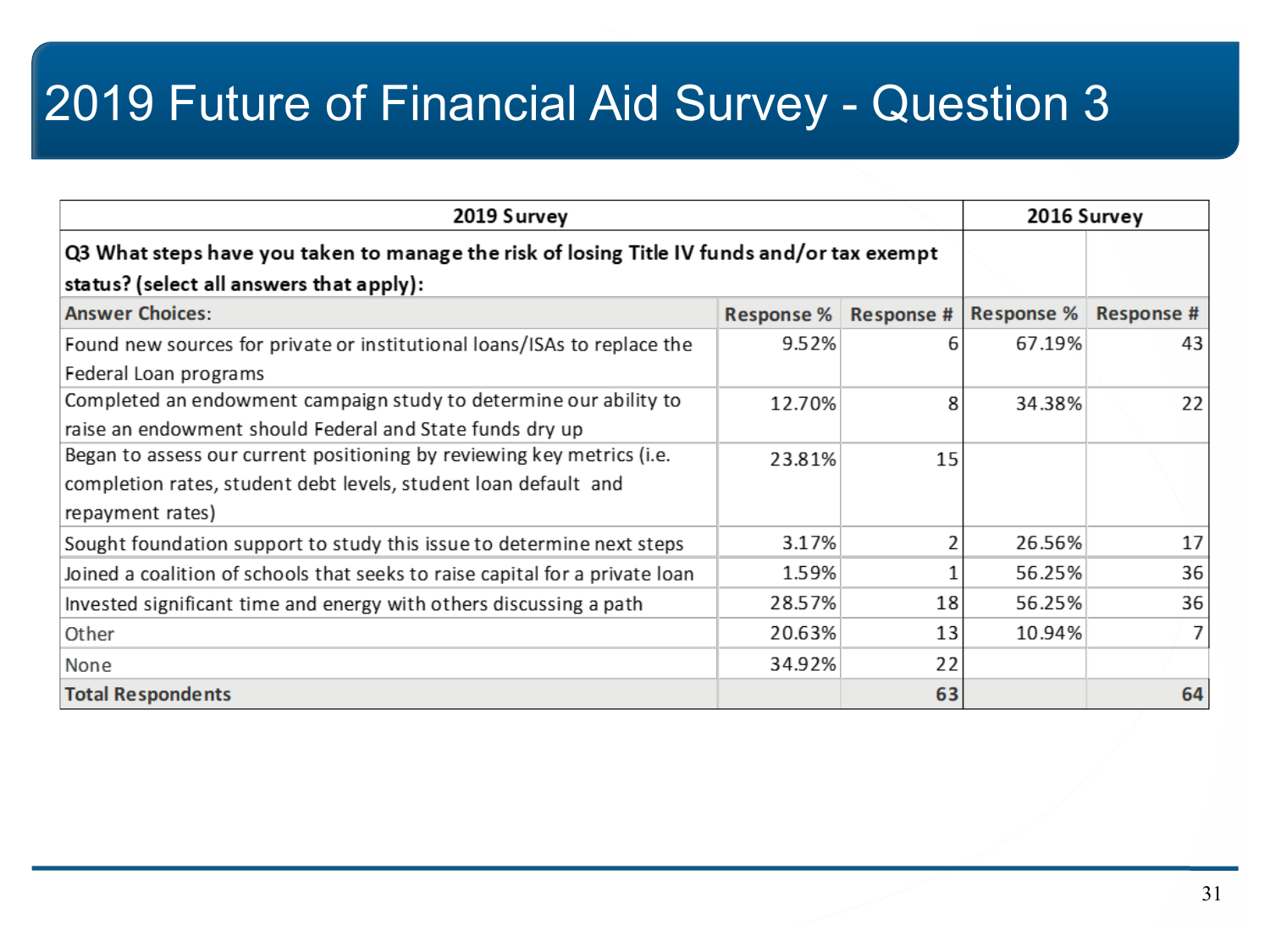| 2019 Survey                                                                                                                                                  |                   | 2016 Survey |                   |                 |
|--------------------------------------------------------------------------------------------------------------------------------------------------------------|-------------------|-------------|-------------------|-----------------|
| Q4 What steps might you take in the next 1-3 years to manage the risk of losing Title IV funds<br>and/or tax exempt status? (select all answers that apply): |                   |             |                   |                 |
| <b>Answer Choices:</b>                                                                                                                                       | <b>Response %</b> | Response #  | <b>Response %</b> | Response #      |
| Find a source for private loans to replace the Federal Loan programs                                                                                         | 55.56%            | 35          | 67.19%            | 43              |
| Begin to do endowment campaign study to determine our ability to raise<br>an endowment should Federal and State funds dry up                                 | 28.57%            | 18          | 34.38%            | 22              |
| Work to assess our current positioning by reviewing key metrics (i.e.<br>completion rates, student debt levels, student loan default and<br>repayment rates) | 41.27%            | 26          |                   |                 |
| Seek foundation support to study this issue to determine next steps                                                                                          | 20.63%            | 13          | 26.56%            | 17 <sup>1</sup> |
| Join a coalition of schools that seeks to raise capital for a private loan                                                                                   | 41.27%            | 26          | 56.25%            | 36              |
| Invest significant time and energy with others discussing a path forward                                                                                     | 55.56%            | 35          | 56.25%            | 36              |
| Other                                                                                                                                                        | 19.05%            | 12          | 10.94%            | 7 <sup>1</sup>  |
| I don't plan to take any actions, as this is not an issue for us                                                                                             | 6.35%             | 4           |                   |                 |
| <b>Total Respondents</b>                                                                                                                                     |                   | 63          |                   | 64              |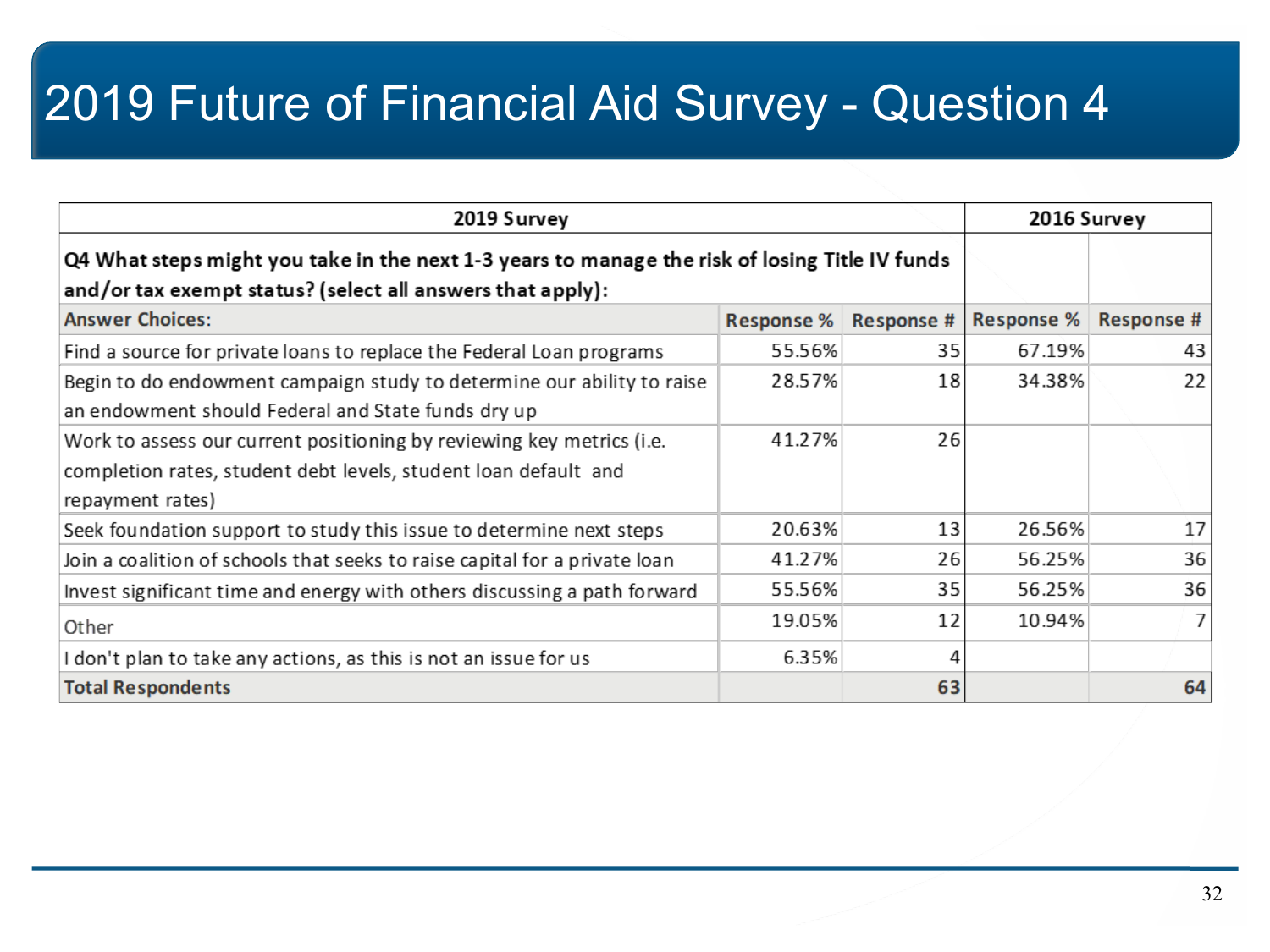| 2019 Survey                                                                            |                   |                   | 2016 Survey |            |
|----------------------------------------------------------------------------------------|-------------------|-------------------|-------------|------------|
| Q5 What leadership are you expecting from affinity groups or associations to which you |                   |                   |             |            |
| belong? (select all answers that apply):                                               |                   |                   |             |            |
| <b>Answer Choices:</b>                                                                 | <b>Response %</b> | <b>Response #</b> | Response %  | Response # |
| Education (conference workshops webinars, etc.)                                        | 77.78%            | 49                | 54.69%      | 35         |
| White papers, research                                                                 | 42.86%            | 27                | 43.75%      | 28         |
| Association-wide studies                                                               | 46.03%            | 29                | 46.88%      | 30         |
| Facilitation of peer group discussions                                                 | 52.38%            | 33                | 53.13%      | 34         |
| None                                                                                   | 9.52%             | 6                 | 14.06%      | 9          |
| Other (only included in 2016 survey that allowed for written responses)                |                   |                   | 12.50%      | 8          |
| <b>Total Respondents</b>                                                               |                   | 63                |             | 64         |